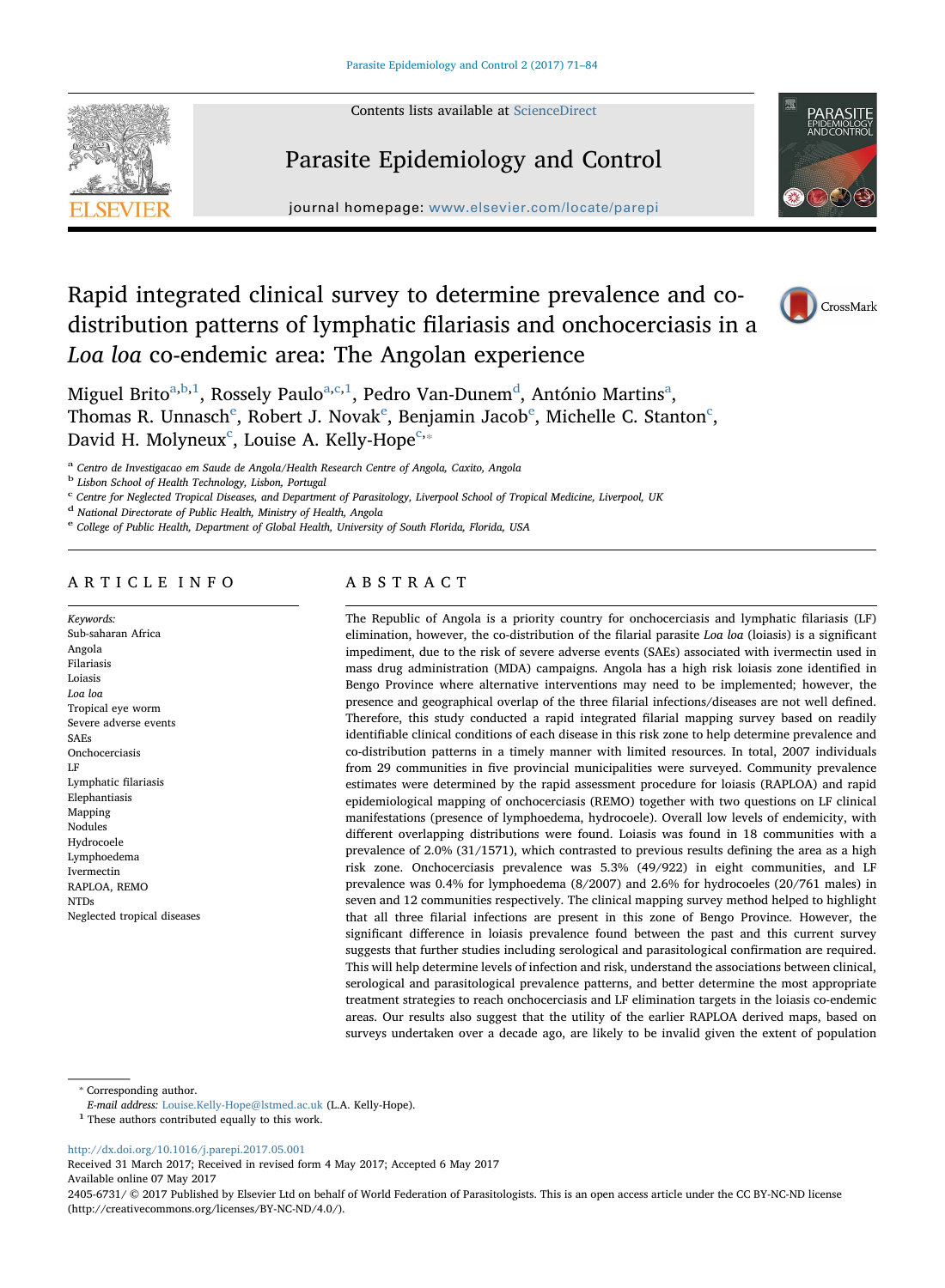movement and environmental change, particularly deforestation, and that fine scale micromapping is required to more precisely delineate the interventions required defined by these complex co-endemicities.

#### 1. Introduction

The Republic of Angola is a priority country for onchocerciasis and lymphatic filariasis (LF) elimination in sub-Saharan Africa ([World Health Organization, 2015a, 2015b; World Health Organization, 2016a, 2016b\)](#page-13-0). These two human filarial infections are key neglected tropical diseases (NTDs) listed by the World Health Organization (WHO), and considered to be major public health problems, causing widespread disability and consequent poverty ([World Health Organization, 2012a; World Health Organization,](#page-13-1) [2013a, 2013b, 2016c\)](#page-13-1). Global elimination efforts primarily aim to interrupt transmission with preventive chemotherapy through mass drug administration (MDA) using ivermectin, albendazole and diethylcarbamazine (DEC) in different regimen combinations and to alleviate suffering through morbidity management and disability prevention (MMDP). While many countries in Africa have made steady progress in scaling up their national programmes, several countries, including Angola, are behind the targets if the WHO Roadmap is to be accomplished [\(Bockarie et al., 2013; Molyneux et al., 2016; World Health Organization, 2012a\)](#page-11-0). In Central and West Africa, perhaps the most significant impediment for programmes is the co-distribution of the filarial parasite L. loa, due to the risk of severe adverse events (SAEs) including encephalopathy and death, which have been associated with ivermectin when given to individuals with high L. loa microfilariae (mf) loads in the blood ( $>$  30,000 mf/ml) [\(Boussinesq, 2006; Gardon et al., 1997; Kelly-](#page-12-0)[Hope et al., 2014; Twum-Danso, 2003](#page-12-0)).

The distribution of L. loa is restricted to the African equatorial rain forest and is transmitted by the tabanid flies Chrysops spp. ([Kelly-Hope et al., 2017a](#page-12-1)). Typical clinical infections include Calabar swelling, pruritus and sub-conjuctival migration of the adult L. loa worm, which is an indication of- and referred to- as loiasis or Tropical Eye Worm [\(Boussinesq, 2006; World Health Organization,](#page-12-0) [2016c\)](#page-12-0); however more recently a study has found excess mortality associated with high infection rates [\(Chesnais et al., 2016](#page-12-2)). The problem of SAEs associated with ivermectin was initially reported during MDA in onchocerciasis control programmes in Cameroon and later in the Democratic Republic of Congo (DRC), as a result of which, the African Programme for Onchocerciasis Control (APOC) ([Cupp et al., 2011; Dadzie, 1997\)](#page-12-3) developed the rapid assessment survey method for loiasis (RAPLOA) based on eye worm history ([Addiss et al., 2003; Takougang et al., 2002; Wanji et al., 2005, 2012](#page-11-1)). The extensive RAPLOA surveys undertaken have helped develop loiasis prevalence maps and predict areas at highest risk of SAEs ([Takougang et al., 2002; Zouré et al., 2011](#page-13-2)). In parallel, advice to national onchocerciasis elimination programmes about how the risk of SAEs should be mitigated, and if they occur, be managed is based on the Guidelines established by the Mectizan Donation Programme Expert Committee (the Mectizan Expert Committee, MEC) [\(Addiss et al., 2003; Alleman et al., 2006; Colatrella, 2008; Ogoussan and Hopkins, 2011\)](#page-11-1), now with technical expertise from the new Expanded Special Project for Elimination of Neglected Tropical Diseases (ESPEN) ([Hopkins, 2016; World](#page-12-4) [Health Organization, 2015a, 2015b](#page-12-4)).

Angola has a L. loa high risk area in Bengo Province in the northwest region of the country with high prevalence estimates (> 40%) and associated risk of SAEs ([Zouré et al., 2011](#page-13-3)). These risks were defined by RAPLOA surveys conducted in 2003, 2004 and 2008, and support historical studies on filariasis, which also found widespread onchocerciasis caused by Onchocerca volvulus and transmitted by the Simulium spp. vectors, but little evidence of the LF parasite Wuchereria bancrofti ([Casaca, 1966a, 1966b; Hawking,](#page-12-5) [1974\)](#page-12-5). The current prevalence of LF in this area is not known, but is expected to be low based on the historical data and recent modelled map estimates developed by [Cano et al. \(2014\)](#page-12-6), though these were based on a few data points. Baseline mapping is required to determine the way forward. However, it will be important to take into account the ongoing activities of the onchocerciasis programme that currently operates in some areas of Bengo Province.

Angola has seven high risk onchocerciasis areas being targeted with the annual community-directed treatment with ivermectin (CDTI) strategy, one of which overlaps with part of the loiasis high risk zone [\(World Health Organization, 2016a, 2016b, 2016c,](#page-13-4) [2016d; Zouré et al., 2014](#page-13-4)). The CDTI areas were identified through the Rapid Epidemiological Mapping for Onchocerciasis (REMO) ([Noma et al., 2002\)](#page-12-7), which is based on community prevalence of skin nodules ≥20% in adults, as part of APOC's strategy to target and control blinding onchocerciasis [\(Ngoumou et al., 1994; Zouré et al., 2014](#page-12-8)). However, the recent change in strategy to expand and eliminate onchocerciasis, by treating low transmission areas (nodule prevalence < 20%) poses several challenges, which are being considered by ESPEN [\(Hopkins, 2015, 2016; Molyneux et al., 2014a; World Health Organization, 2015a, 2015b\)](#page-12-9). These challenges relate to the fact that hypo-endemic areas are geographically vast and difficult for health services to access, and not currently welldefined; ivermectin cannot be used in L. loa areas as the risk of SAEs outweighs the benefits to the community, and there is no recommended alternative safe strategy that is readily scalable in the L. loa co-endemic areas despite the development of the new 'test and not treat' (TNT) strategy [\(D'Ambrosio et al., 2015; Kamgno et al., 2016; Pion et al., 2016a\)](#page-12-10).

The situation for implementing an alternative strategy for LF elimination in L. loa co-endemic areas is more straightforward, but not without challenges. While the WHO/Global Programme to Eliminate LF (GPELF), recommends the alternative strategy of twice a year albendazole together with the use of long-lasting/insecticide treated bed nets (LLIN/ITNs) [\(Kelly-Hope et al., 2013; World](#page-12-11) [Health Organization, 2012b\)](#page-12-11); only one or two countries out of the 10 L. loa co-endemic countries have started to implement this alternative strategy. The reasons for such delays are multi-faceted, but mainly related to political instability, poor infrastructure and difficult access to communities, ([Molyneux et al., 2014a](#page-12-12)). A new practical approach for scaling up the alternative strategy may help countries to develop action plans, however they will need considerable funding and support at a national level [\(Kelly-Hope et al.,](#page-12-13)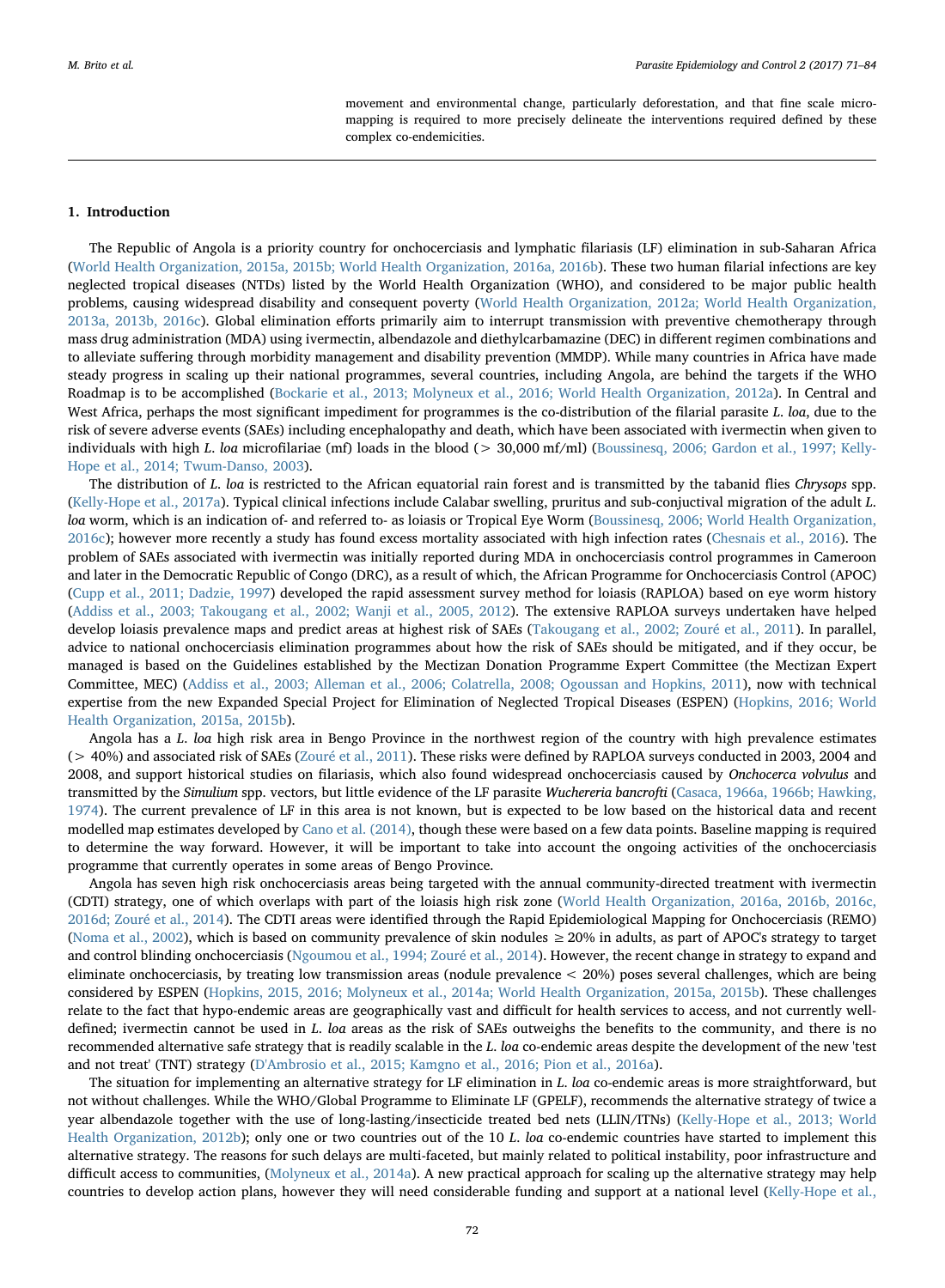[2017b](#page-12-13)). The other main challenge relates to measuring endemicity, which has largely been defined in Africa through mapping community prevalence of filarial antigen detected with the rapid diagnostic immuno-chromatographic test (ICT) card (BinaxNOW Filariasis), and now more recently the Filariasis Test Strip (FTS) [\(Weil et al., 2013; Weil and Ramzy, 2007](#page-13-5)). However, recent evidence indicates a cross-reactivity problem with the ICT card in high risk L. loa areas resulting in false positives and potentially an overestimation of LF prevalence ([Bakajika et al., 2014; Pion et al., 2016b; Wanji et al., 2015, 2016\)](#page-11-2).

For the Angolan onchocerciasis and LF national programmes to implement MDA using ivermectin as a constituent drug, it is critical to understand the extent to which the three filarial infections overlap geographically. This will ensure that safe treatment strategies are implemented, and monitored for impact and potential SAEs. The large-scale RAPLOA and REMO surveys provide essential baseline information; however they were completed at different times, and on different and relatively large geographical scales. Micro-mapping and overlap-mapping are new approaches developed to delineate risk, define co-endemicity and target interventions which may be more useful in this loiasis high risk zone, which comprises both hyper- and hypo-onchocerciasis, and an unknown LF prevalence [\(Kelly-Hope et al., 2011, 2014, 2015; Okorie et al., 2013](#page-12-14)). Given that the programmes in Angola are behind targets for the achievement of elimination and have minimal funding support, the method to initially assess co-endemicity needs to be simple, rapid and relatively cost effective. Further for onchocerciasis, the use of skin snips and/or the new OV16 RDT (rapid diagnostic test) are currently not feasible or affordable at a large scale in this low-resource setting [\(Renneker et al., 2016](#page-12-15)). For LF, the problem of the cross-reactivity in L. loa endemic areas with the ICT card highlights that an alternative method is required, and in the absence of any new or alternative diagnostic tool, the presence of the main clinical symptoms of lymphoedema and hydrocoele may help to identify if LF is a public health problem.

This aim of this study was to support the national LF Programme and conduct an integrated filarial mapping survey to help determine the presence and co-distributions of onchocerciasis and LF in an area previously identified as one of high risk of L. loa SAEs. The study builds on the RAPLOA and REMO survey methods by adding LF clinical symptoms, and implements it on a fine geographical scale within this high risk zone, which also helps to construct a rapid integrated filarial 'RAPLOA-REMO-LF' clinical survey using a new micro-mapping approach.

<span id="page-2-0"></span>

Fig. 1. Study areas and location of study sites in relation to modelled filarial distributions.A. Angola and study area.B. Study sites and loiasis.C. Study sites and onchocerciasis.D. Study sites and LF.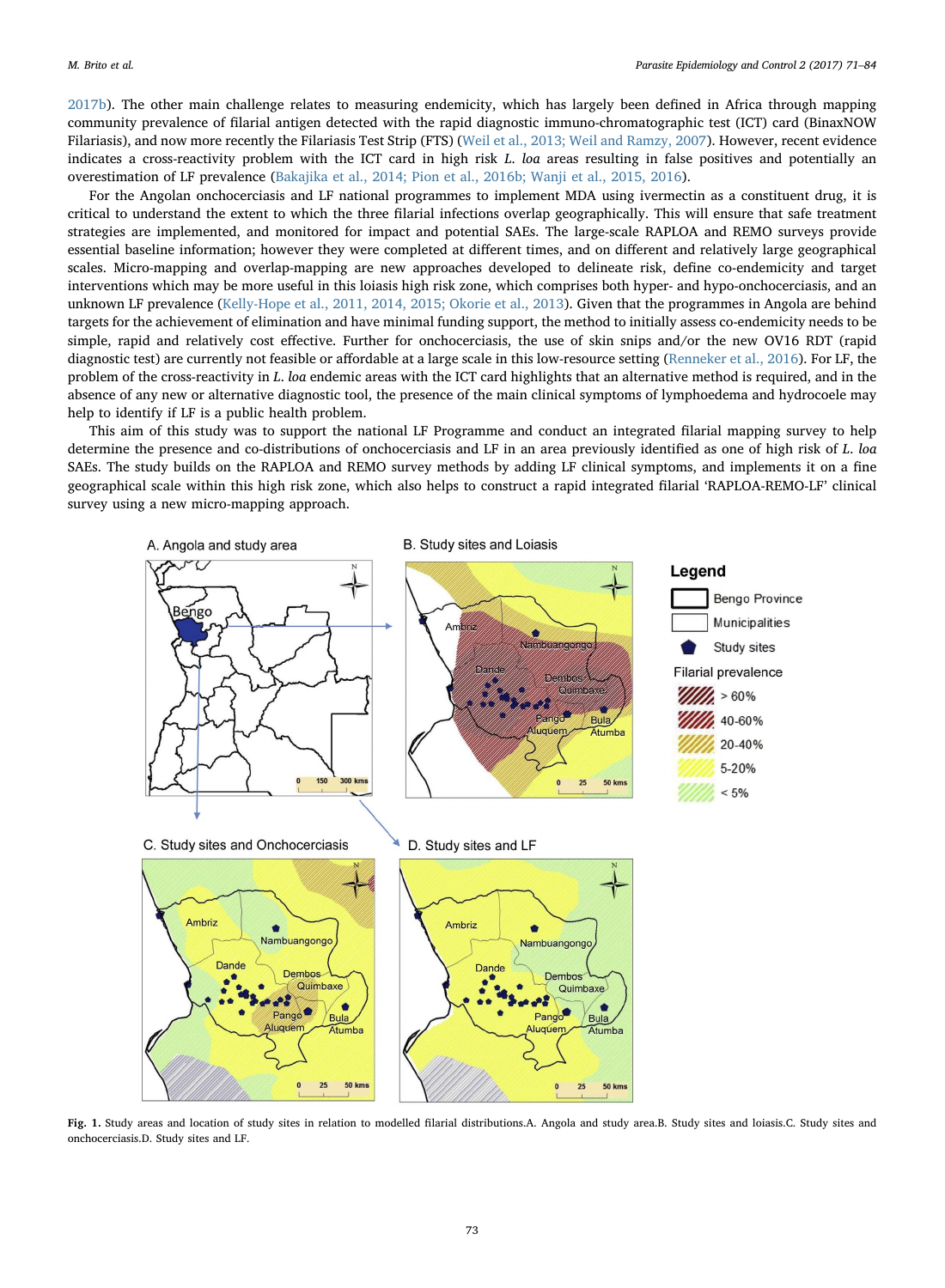#### 2. Methods

#### 2.1. Bengo Province

The study was conducted in rural and semi-rural villages across six municipalities in the north-western province of Bengo, Angola where the loiasis endemicity was considered to be high as determined by a previous RAPLOA study, the onchocerciasis endemicity was moderate to low as determined by REMO, and the LF endemicity low as determined by recent published modelled maps, including historical records, which were imported into ArcGIS 10 (ESRI, Redlands CA) and digitized to created new maps with comparative prevalence/endemicity levels for the purpose of this study ([Fig. 1](#page-2-0)A–D) [\(Cano et al., 2014; Zouré et al., 2011, 2014\)](#page-12-6). Bengo Province borders Luanda (south), Zaire (north), Uige (northeast), and Cuanza Norte (east) provinces, and has an area of 31,371 sq.km and a population of 351,579 with the majority of people living in rural areas with basic housing, and limited access to electricity, clean water or sanitation [\(Governo da República de Angola, 2014\)](#page-12-16). Bengo Province has a tropical climate, with an average temperature of 25 °C (range 20°–29 °C) and a rainy season from October to April with peaks in November/December and March/ April. It has large areas of rain forest as part of Kissama National Park and Kibinda Forest Reserve, as well as forest-savanna mosaic, savannah and woodland vegetation. Several large rivers run through the province including the Dande River, which flows rapidly from the higher eastern region to the western lowlands where it flows slowly through the capital, Caxito, into the Atlantic ocean.

#### 2.2. Study sites

The study was primarily focussed in the CISA area (Centro de Investigacao em Saude de Angola/Health Research Centre of Angola) of Dande Municipality, which comprises the three communes of Caxito, Mabubas and Ucua. The CISA includes the Dande Health Demographic Surveillance System (HDSS-Dande), which operates an ongoing population monitoring system across 69 georeferenced neighbourhoods (here referred to as communities) comprising approximately 16,000 households, and a population of approximately 60,000 inhabitants in an area of 4700 sq.km [\(Costa et al., 2012](#page-12-17)). The population density is approximately 13 inhabitants per km<sup>2</sup>, and has both urban and rural characteristics, with 16 communities in the main town of Caxito. The landscape is primariy savanna with a forest gallery around the river banks and higher areas. The Dande, Lifune and Ucaua rivers run through the area and have permanent water flow, with many lakes surrounding lower parts of the Dande. [Fig. 2](#page-3-0) shows photos of the landscape, including rivers, vegetation and typical houses. In addition to the CISA area, additional communities from the adjacent municipalities of Ambriz, Nambuangongo, Dembos, Bula Atumba and Pango Aluquem were sampled in order to provide preliminary insights into the geographical extent and prevalence of filarial infections.

#### 2.3. Mapping strategy and field logistics

To determine the prevalence and co-distribution of the three filarial diseases at a fine geographical scale across the CISA study area, a rapid integrated micro-mapping activity assessing the evidence of key clinical conditions was conducted in January and February 2014. One community was randomly selected from within a 15 km grid which was created in the geographical information system (GIS) software (ArcInfo 10, ESRI, Redland CA) to demarcate a 5 to 15 km distance between each, to ensure that prevalence was measured at regular spatial intervals across the entire study area and to incorporate a range of environmental characteristics.

<span id="page-3-0"></span>In the adjacent five municipalities, only one or two communities were selected to provide insights into the endemicity in the surrounding CISA areas. Communities were included if they reported > 100 adult (> 15 years) inhabitants during the last DSS



Fig. 2. Photos of landscape and typical housing in the CISA study area.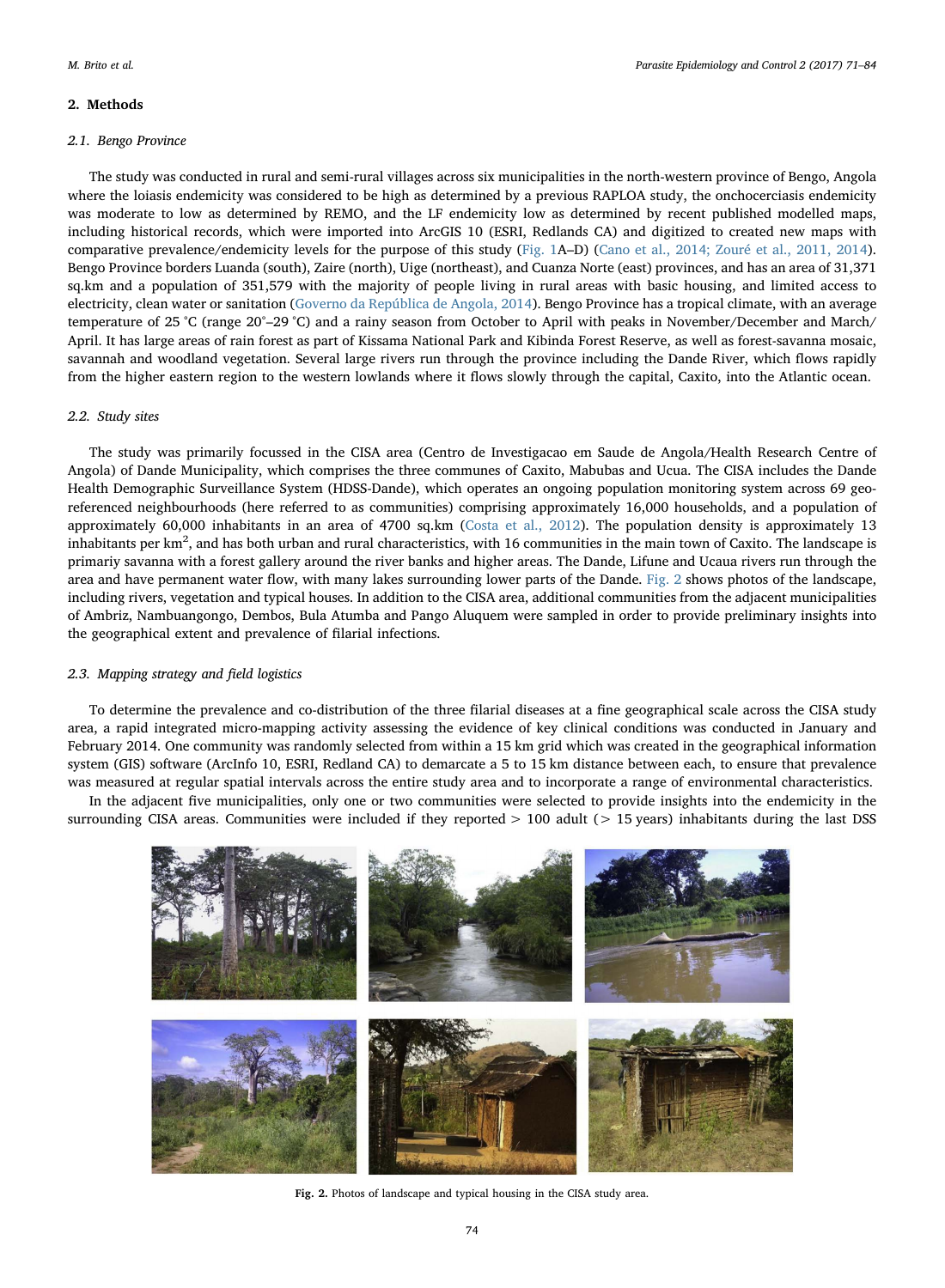survey. In each community, all adults present at the time were invited to participate, and the first 100 individuals accepting the invitation were included in the survey. The mapping survey was implemented by the local CISA research team based in Caxito. In total five research assistants were trained in the detection of loiasis, onchocerciasis and LF clinical conditions using a short questionnaire and physical examination, in accordance with the rapid mapping assessment methods for loiais and onchocerciasis (described below). In each community, 100 individuals were targeted to be surveyed over a 2 to 3 week period, with the questionnaires administered in Portuguese.

#### 2.4. Filarial clinical indicators

#### 2.4.1. Loa loa

To determine the prevalence of L. loa the rapid assessment procedure for loiaisis (RAPLOA) diagnostic survey method was used ([Takougang et al., 2002; Zouré et al., 2011](#page-13-2)). The method was developed and validated by the WHO, reviewed by the Technical Consultative Committee of APOC and approved for loiasis mapping in Africa. RAPLOA is based on an individual's history of eye worm, with information obtained from a simple short non-invasive survey comprising three questions relating to past experience of eye worm, confirmed by a photograph of the L. loa adult worm in the white part of the eye, and with the duration of the most recent episode being between 1 and 7 days;

- 1. Have you ever experienced or noticed worms move along the white of your eye? (yes/no)
- 2. Have you ever had the condition in this picture? (yes/no)
- 3. How long (in days) did the worm stay before disappearing? (between 1 and 7; yes/no)

Loiasis was confirmed in an individual when the answers to the three questions were all positive 'yes'. This is considered to be the restricted definition of eye worm or loiasis, and has been found to correlate with high L. loa mf rates and risk of SAEs ([Addiss et al.,](#page-11-1) [2003\)](#page-11-1). An unrestricted definition of loiasis is considered to be a positive response to the first question only. In each community, individuals aged > 15 years and whom had resided in the area for at least 5 years were selected for assessment.

#### 2.4.2. Onchocerciasis

To determine the prevalence of onchocerciasis, the basis of the REMO method was used ([Ngoumou et al., 1994; Noma et al.,](#page-12-8) [2002\)](#page-12-8). The standard REMO method was developed for APOC to delineate zones of endemicity, identify CDTI-priority areas and estimate the number of people to be treated. It samples a proportion of villages to determine the prevalence in the local area by feeling for sub-cutaneous worm nodules (caused by Onchocerca volvulus adult worms living under the skin) in 50 adult males, who are aged ≥20 years and have lived in the community for at least 10 years. If ≥20% of adults have nodules, the local area is considered to be a CDTI-priority area, and where nodule prevalence is < 20% then clinic-based treatment is applied. In this current study the REMO method was used. However, because the area was hypo-endemic both males and females were included.

#### 2.4.3. Lymphatic filariasis

To determine the presence of LF, an assessment of the main clinical conditions including limb lymphoedema (tissue swelling or thickening), and hydrocoele (scrotal swelling) was conducted. In Africa, the clinical conditions are caused by Wuchereria bancrofti adult worms lodging in the lymphatic system and disrupting the immune system and lymph carriage. Currently, there are no standard rapid mapping guidelines to detect LF clinical cases; however, new approaches using local health workers and simple mHealth tools have started to be used in the field ([Stanton et al., 2016\)](#page-13-6). For this study, the presence of lymphoedema and/or hydrocoele in individuals aged > 15 years was recorded and verified by a local medical officer. No severity of the condition was recorded.

#### 2.5. Data analysis and mapping

All survey data were entered into Microsoft Excel 2010 by the CISA team, and IBM SPSS statistical version 21 software was used for analysis. Prevalence distributions by sex (male, female), and age class (15–19, 20–29, 30–29, 40–49, 50–59,  $\geq 60$ ) were summarised and statistical differences examined using the chi-square test (p-value significant < 0.05). The GPS locations of the communities and households within the CISA area were available from the DSS in Dande. The filarial prevalence in each CISA community was mapped using ArcGIS 10 (ESRI, Redland CA), and communities found to have more than five cases and multiple filarial diseases were further mapped by household to better understand the co-distribution at a micro-level.

#### 2.6. Ethics, consent and patient referrals

The survey was approved by the Ethical Committees from the Ministry of Health of Angola (Conselho de ética do Ministério da Saúde de Angola) and the Liverpool School of Tropical Medicine Research. Written informed consent was obtained from each respondent and was orally explained if respondents were illiterate. A parent or guardian provided written informed consent on behalf of child participants. For those who refused to participate, no further questions were asked and no information was recorded. For those individuals who consented, their name, sex, age and years of residence in the community were recorded before proceeding with the questions about filarial clinical conditions. For individuals found to be positive for clinical conditions, information on risk factors and prevention were provided, and they were referred to the local health services, which had previously been informed of the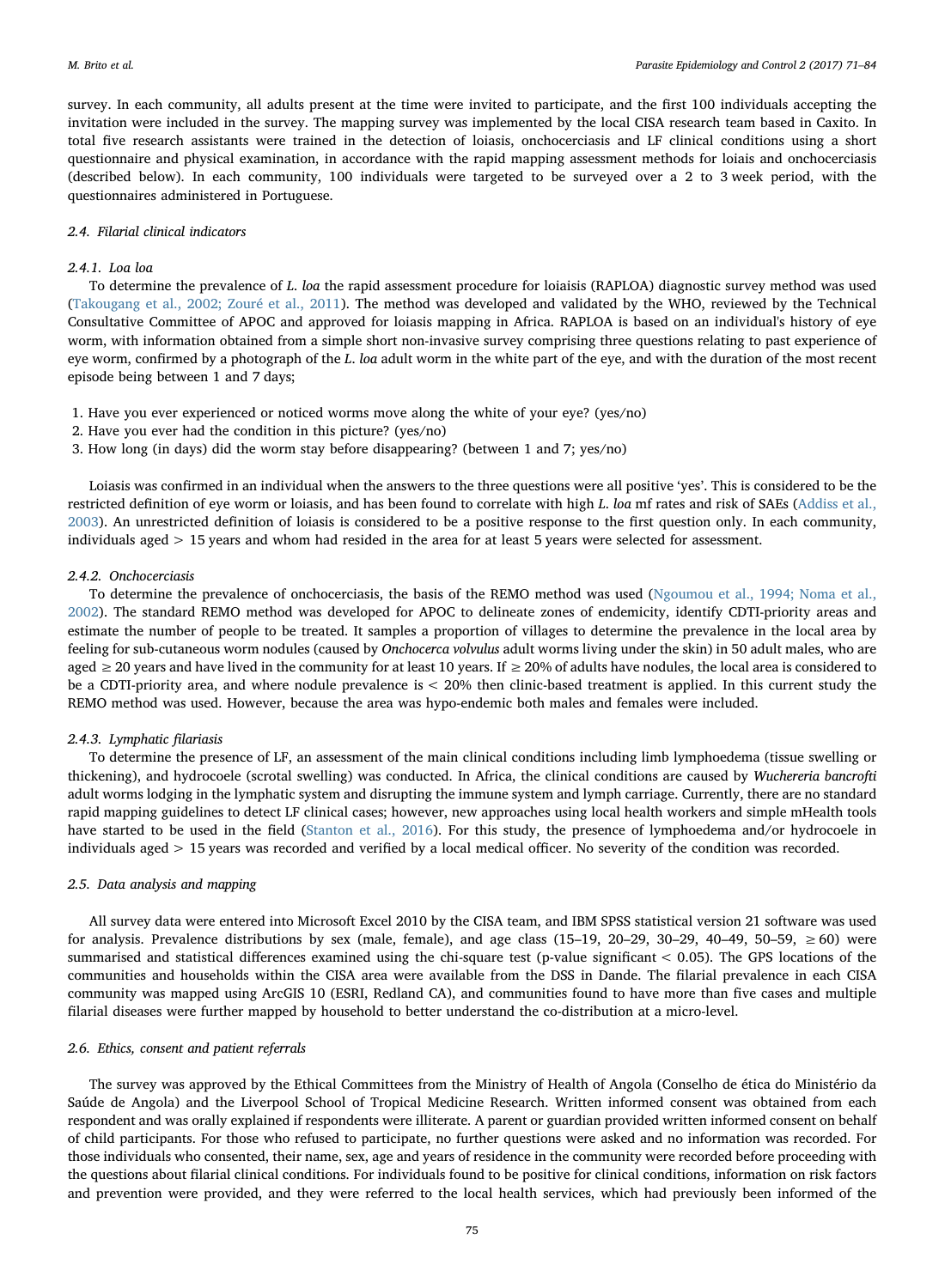<span id="page-5-0"></span>Summary of study sites, population and individual samples.

| Municipality    | Population <sup>a</sup> | N of sampled villages | N examined<br>N males |     | N females | Average age (years) |  |
|-----------------|-------------------------|-----------------------|-----------------------|-----|-----------|---------------------|--|
| Dande           | 217,929                 | 23                    | 1.380                 | 495 | 885       | 41.00               |  |
| Ambriz          | 21,806                  | 2                     | 191                   | 51  | 140       | 39.18               |  |
| Pango-Aluquem   | 6,571                   |                       | 99                    | 54  | 45        | 31.00               |  |
| Dembos-Quimbaxe | 28,202                  |                       | 117                   | 56  | 61        | 26.00               |  |
| Bula Atumba     | 16,047                  |                       | 116                   | 60  | 56        | 36.39               |  |
| Nambuangongo    | 61.024                  |                       | 104                   | 45  | 59        | 34.67               |  |
| Total           | 351,579                 | 29                    | 2.007                 | 761 | 1246      | 40.09               |  |

<span id="page-5-1"></span><sup>a</sup> Total population recorded during the National Census 2014.

survey's activities. As part of the DSS in Dande, an established communication system is already in place between the CISA team and all community clinics, therefore good support and follow-up for the patients could be provided.

#### 3. Results

#### 3.1. Field work

The study was conducted in January and February 2014. In total, 29 community study sites were sampled across the six municipalities with the majority from the CISA area in Dande Municipality ([Table 1](#page-5-0)). All study sites were within endemic areas of loiasis, onchocerciasis and LF as defined by the modelled maps with a range of prevalence distributions as shown in the digitized maps in [Fig. 1](#page-2-0)A–D. For loiasis, all sites were in pre-defined high risk 'hyper-endemic' areas (> 40%), for onchocerciasis the majority of sites were in pre-defined low risk 'hypo-endemic' areas ( $\lt$  20%) with approximately one third in CDTI priority areas ( $\ge$  20%), and for LF, all sites were in very low (< 5%) or low (5–20%) 'hypo-endemic' areas as defined by the modelled mf map.

Approximately half of the sites ( $n = 13$ ; 48.1%) had lower than the expected number of adults meeting the inclusion criteria, which is likely due to population movements associated with long-term civil conflict, seasonal (agricultural) employment, charcoal activity and rural-to-urban immigration trends, which is now common in this area after the war. This limited the analysis as it was not possible to include the necessary sample size of 100 individuals or assess the prevalence in those individuals, who are most often men, as they were not present, apparently working outside the village.

In total, 2007 individuals were surveyed, with numbers ranging from nine to 149 in each community study site. There were 761 males (37.9%) and 1246 females (62.1%), with average age of 40 years, ranging from 15 to 94 years based on 1558 individuals reporting their age. [Fig. 3](#page-6-0) presents the sampling and analysis framework for each disease with details on the numbers, prevalence rates by age, sex and community study site described below and outlined in [Tables 2](#page-7-0)–6.

#### 3.2. RAPLOA survey

For loiasis, 1571 individuals were included in the community analysis based on the RAPLOA inclusion criteria. In total, 346 individuals (22.0%) stated that had experienced a worm moving in their eye; of those 55 individuals (16% of 346; 3.5% of 1571) confirmed the worm with the picture shown by the interviewer, with 31 individuals (56% of 55; 2% of 1571) confirming the most recent episode being between 1 and 7 days [\(Table 2,](#page-7-0) [Fig. 3\)](#page-6-0). There were no significant differences between males and females in the unrestricted and restricted eye worm definitions [\(Table 5](#page-9-0)). Of the 29 communities surveyed, a total of 18 communities were found to have loiasis positive individuals based on the restricted definition.

Overall, prevalence ranged from 0% to 10%, and the distribution in the CISA areas only is shown in [Fig. 4A](#page-7-1), which highlights that positive communities are located throughout the area with no obvious geographical pattern or clustering. When examining prevalence by age and sex (based on 1558 individuals who provided information), overall no significant differences between males and females or by age class were found ([Table 4](#page-9-1)). Community-level age and sex analysis was not possible due to the low numbers, with most communities reporting one or two loiasis cases, and only Tabi (Ambriz Municipality) and Muxaluando (Nambuangongo Municipality) reporting three to five positive cases including both sexes and a range of age classes.

#### 3.3. REMO survey

For onchocerciasis, there were 922 individuals from eight communities who were included in the analysis based on the REMO inclusion criteria, with 49 individuals (5.3%) found to have palpable nodules [\(Table 3](#page-8-0); [Fig.](#page-6-0) 3). Of the 29 communities surveyed, initially 18 communities found positive individuals, however only eight communities met the required minimum numbers of 50 male adults. For the purpose of this study in a hypo-endemic area, all data were included in the analysis and mapped. Overall, the prevalence ranged from 4.8% to 7.6% in the eight REMO communities, and from 2.9% and 42.9% in the other communities with fewer individuals surveyed. The distribution of all communities in the CISA area is shown in [Fig. 4](#page-7-1)B, which highlights that the positive communities are located throughout the study area with no specific geographical pattern. When examining prevalence by age, overall there was an increasing prevalence by age, which was found to be significant overall, and in the female sub-group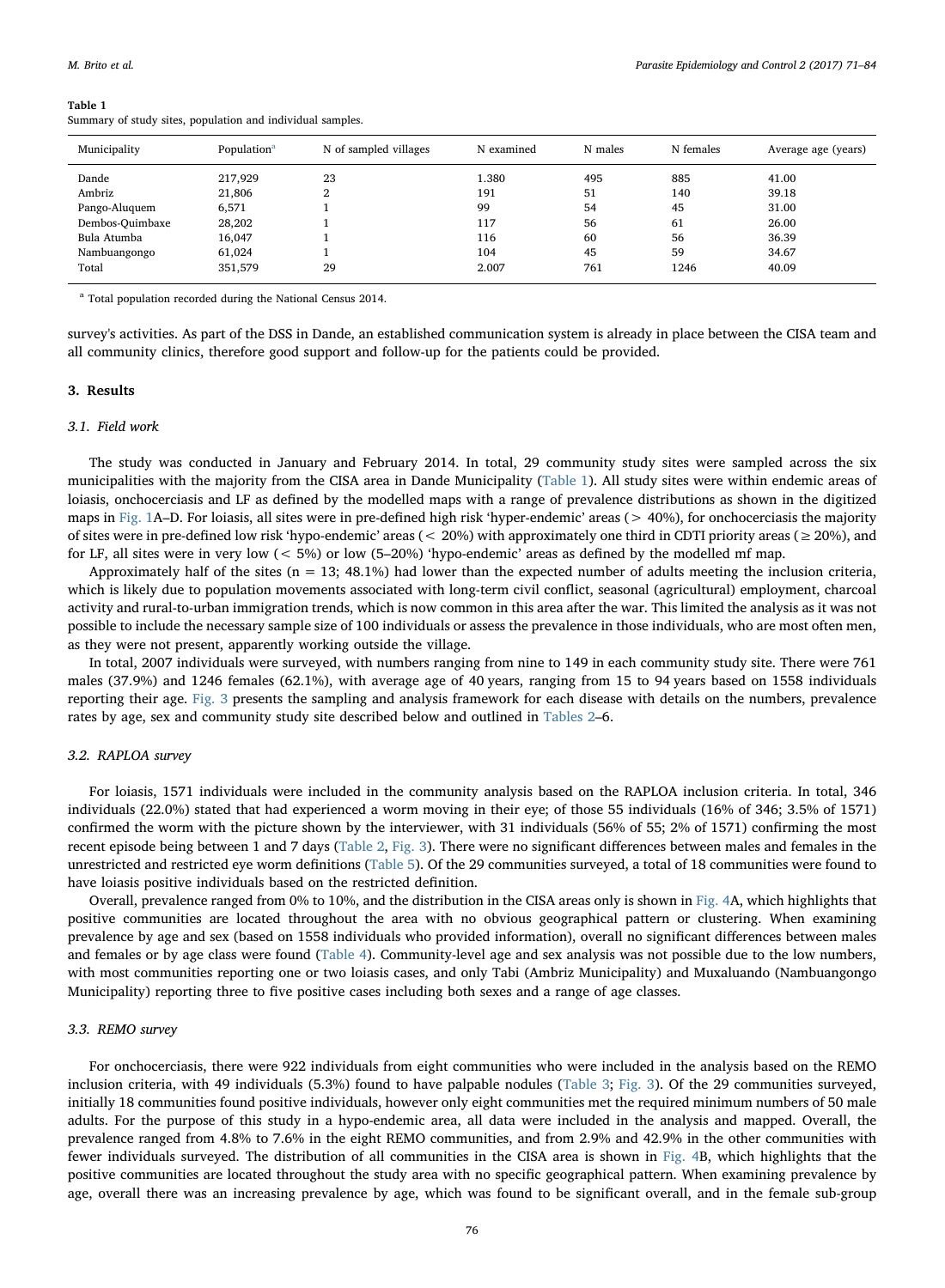<span id="page-6-0"></span>

Fig. 3. Sampling and analysis framework.

([Table 6](#page-10-0)). Community-level age and sex analysis was not possible due to the low numbers of only three to seven positive cases found in each community.

#### 3.4. Lymphatic filariasis clinical signs

For LF, all 2007 individuals were eligible for inclusion in this study. In total, eight individuals (0.4%) were found to have leg lymphoedema and 20 men were found to have hydrocoele (2.6%) [\(Table 4;](#page-9-1) [Fig. 3\)](#page-6-0). Of the 29 communities surveyed, a total of seven communities reported lymphoedema cases, 12 communities reported hydrocoele cases and three communities reported both clinical conditions, however, different individuals were affected. For lymphoedema, no significant differences by age and sex were found; however for hydrocoele, there was an increasing prevalence by age class with significant differences found (P-value < 0.001). The highest hydrocoele prevalence rates were reported among men aged over 50 years, which ranged from 3.4% to 8.5% ([Table 6](#page-10-0)). The distribution of LF clinical cases for the CISA area are shown in [Fig 4C](#page-7-1) and D, and highlight that there is no specific geographical pattern for either condition and a very low prevalence of lymphoedema in the area.

#### 3.5. Micro-mapping co-distributions

Overall, there was no distinct geographical pattern of the presence or absence of the different filarial diseases in each of the CISA study communities. Four communities were found to co-endemic for all three filarial diseases, and four communities had none. The presence of loiasis cases alone was found in two villages, onchocerciasis cases alone in one community, and LF cases alone in two communities. The presence of loiasis and onchocerciasis cases was found in four communities, and loiasis and LF cases in two communities, while the presence of onchocerciasis and LF cases was found in four communities.

The communities of Boa Esperança 2, Honga Hungo, Kilometro 29, Mussenga, Sassa Povoação were found to have ≥5 filarial cases and were located across the study area [\(Fig. 5](#page-10-1)A). The results from the micro-mapping are presented in [Fig. 5](#page-10-1)B–F, and highlight the 'within-community' distribution of each filarial disease. Only one individual from one household in Boa Esperança 2 community was found to have clinical conditions related to two diseases (loiasis and onchocerciasis) while all other communities reported the presence of cases from different households, indicating the absence of co-infection.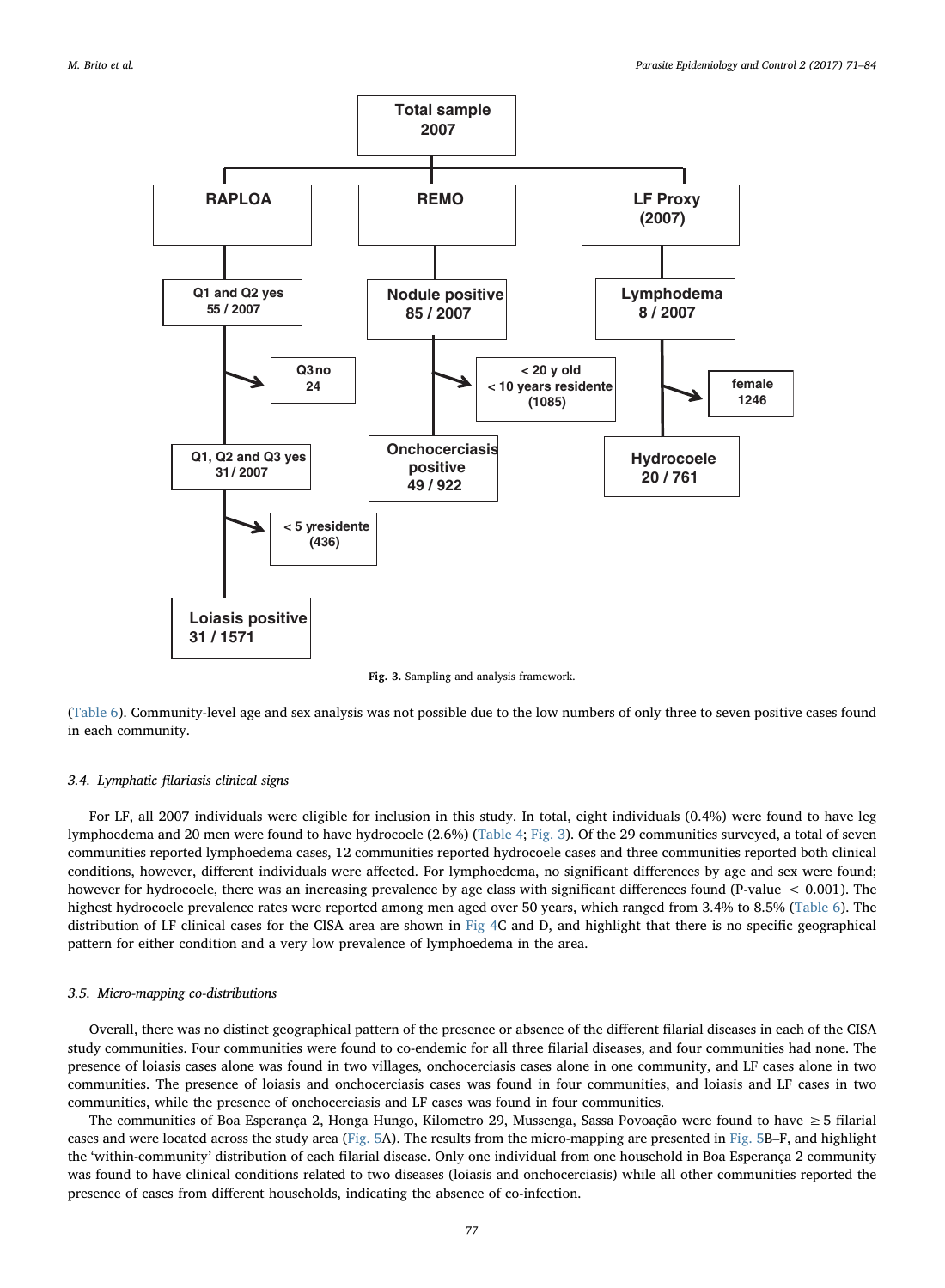#### M. Brito et al. *Parasite Epidemiology and Control 2 (2017) 71–84*

#### <span id="page-7-0"></span>Table 2

Summary of loiasis distribution measured by RAPLOA methods.

| Municipality    | Village               | N examined | N included RAPLOA <sup>a</sup> | Positives loiasis       | % Positive loiasis |
|-----------------|-----------------------|------------|--------------------------------|-------------------------|--------------------|
| Dande           |                       | 1380       | 1010                           | 18                      | 1.8                |
|                 |                       | 200        | 144                            | $\mathbf{1}$            | 0.7                |
|                 | Açucareira Sede       | 99         | 68                             | $\mathbf{1}$            | 1.5                |
|                 | Sassa Povoação        | 101        | 76                             | $\bf{0}$                | 0.0                |
|                 |                       | 670        | 501                            | 12                      | 2.4                |
|                 | Boa Esperança 2       | 100        | 89                             | $\overline{\mathbf{2}}$ | $2.2\,$            |
|                 | Bunba                 | 41         | 26                             | $\overline{2}$          | 7.7                |
|                 | Honga Hungo           | 46         | 33                             | $\mathbf{1}$            | 3.0                |
|                 | Icau Centro           | 24         | 22                             | $\mathbf{1}$            | 4.5                |
|                 | Jungo                 | 99         | 65                             | $\overline{2}$          | 3.1                |
|                 | Kilometro 29          | 27         | 20                             | $\overline{2}$          | 10.0               |
|                 | Mabubas               | 125        | 95                             | $\mathbf{1}$            | 1.1                |
|                 | Mazaza                | 25         | 18                             | $\bf{0}$                | 0.0                |
|                 | Muceque Teba          | 34         | 18                             | 0                       | 0.0                |
|                 | Muculo                | 52         | 44                             | $\mathbf{1}$            | 2.3                |
|                 | Quilengues            | 32         | 30                             | $\bf{0}$                | 0.0                |
|                 | Santa Ambuleia        | 65         | 41                             | $\bf{0}$                | 0.0                |
|                 |                       | 62         | 41                             | $\overline{2}$          | 4.8                |
|                 | Caprédio              | 9          | $\overline{4}$                 | $\bf{0}$                | 0.0                |
|                 | Lifune Napasso Kicabo | 53         | 37                             | $\overline{2}$          | 5.4                |
|                 |                       | 448        | 324                            | 3                       | 0.9                |
|                 | Catuta                | 36         | 31                             | 0                       | 0.0                |
|                 | Cherú                 | 48         | 37                             | $\mathbf{1}$            | 2.7                |
|                 | Coragem               | 100        | 67                             | $\mathbf{1}$            | 1.5                |
|                 | Kacamba               | 25         | 11                             | $\bf{0}$                | 0.0                |
|                 | Mussenga              | 98         | 71                             | 0                       | 0.0                |
|                 | Três Casas            | 92         | 74                             | $\mathbf{1}$            | 1.4                |
|                 | Vida e Sacrificio     | 49         | 33                             | $\mathbf 0$             | 0.0                |
| Ambriz          |                       | 191        | 185                            | 4                       | $2.2\,$            |
|                 | Capulo                | 42         | 42                             | $\mathbf{1}$            | 2.4                |
|                 | Tabi                  | 149        | 143                            | 3                       | 2.1                |
| Pango-Aluquem   |                       |            |                                |                         |                    |
|                 | Cazuangono            | 99         | 87                             | 2                       | 2.3                |
| Dembos-Quimbaxe |                       |            |                                |                         |                    |
|                 | Coqueiros             | 117        | 87                             | $\bf{0}$                | $\bf{0}$           |
| Bula Atumba     |                       |            |                                |                         |                    |
|                 | Ibundo                | 116        | 106                            | 2                       | 1.9                |
| Nambuangongo    |                       |            |                                |                         |                    |
|                 | Muxaluando            | 104        | 96                             | 5                       | 5.2                |
| Total Bengo     | -                     | 2007       | 1571                           | 31                      | 2.0%               |

<span id="page-7-2"></span><sup>a</sup> Persons older than 15 years old and that have been resident in the village for at least 5 years.

<span id="page-7-1"></span>

Fig. 4. Filarial prevalence distributions in CISA communities.A. Loiasis.B. Onchocerciasis.C. LF Hydrocoele.D. LF Lymphoedema.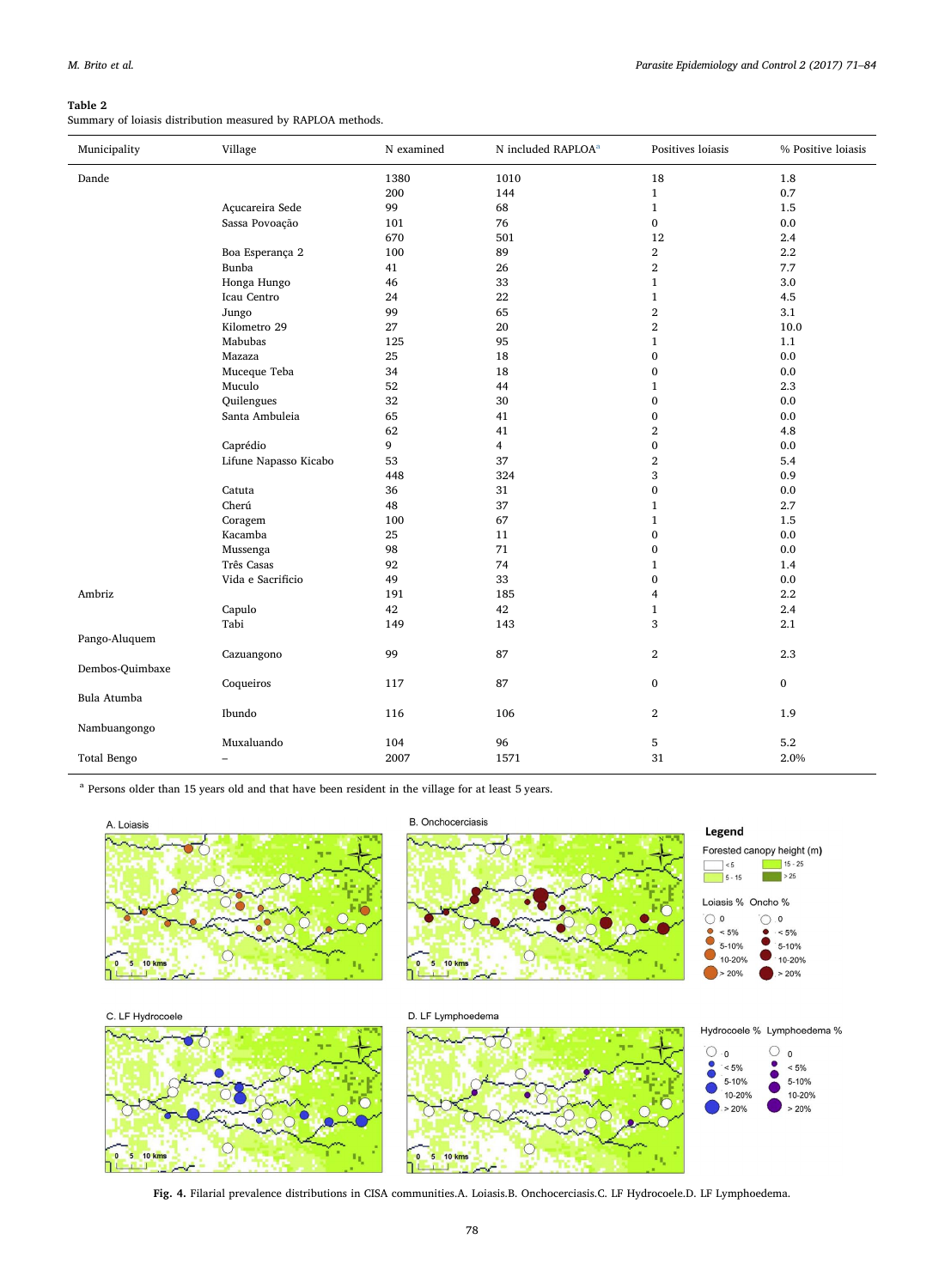<span id="page-8-0"></span>Summary of onchocerciasis nodules distribution measured by REMO methods.

| Municipality commune | Village                  | N examined | N included REMO <sup>a</sup> | Positives nodules | % Positive nodules |
|----------------------|--------------------------|------------|------------------------------|-------------------|--------------------|
| Dande                |                          | 1380       | 486                          | 26                | 5.3                |
| Caxito               |                          | 200        | 97                           | 6                 | $6.2\,$            |
|                      | Açucareira Sede          | 99         | 34                           | $\mathbf{1}$      | 2.9                |
|                      | Sassa Povoação           | 101        | 63                           | 5                 | 7.9                |
|                      |                          | 670        | 261                          | 15                | 5.7                |
|                      | Boa Esperança 2          | 100        | 66                           | 5                 | 7.6                |
|                      | Bunba                    | 41         | 18                           | $\boldsymbol{0}$  | 0.0                |
|                      | Honga Hungo              | 46         | $\overline{7}$               | 3                 | 42.9               |
|                      | Icau Centro              | 24         | 16                           | $\mathbf 1$       | 6.3                |
|                      | Jungo                    | 99         | 23                           | $\mathbf{1}$      | 4.3                |
|                      | Kilometro 29             | 27         | 10                           | $\mathbf{1}$      | 10.0               |
|                      | Mabubas                  | 125        | 55                           | 3                 | 5.5                |
|                      | Mazaza                   | 25         | $\overline{7}$               | $\bf{0}$          | 0.0                |
|                      | Muceque Teba             | 34         | 8                            | $\bf{0}$          | 0.0                |
|                      | Muculo                   | 52         | 18                           | $\bf{0}$          | 0.0                |
|                      | Quilengues               | 32         | $\overline{7}$               | $\bf{0}$          | $0.0\,$            |
|                      | Santa Ambuleia           | 65         | 26                           | $\mathbf{1}$      | 3.8                |
|                      |                          | 62         | 24                           | $\bf{0}$          | 0.0                |
|                      | Caprédio                 | 9          | $\mathbf{1}$                 | $\bf{0}$          | 0.0                |
|                      | Lifune Napasso Kicabo    | 53         | 23                           | $\bf{0}$          | 0.0                |
|                      |                          | 448        | 104                          | 5                 | 4.8                |
|                      | Catuta                   | 36         | 21                           | $\overline{2}$    | 9.5                |
|                      | Cherú                    | 48         | 25                           | $\bf{0}$          | 0.0                |
|                      | Coragem                  | 100        | 19                           | $\bf{0}$          | 0.0                |
|                      | Kacamba                  | 25         | $\overline{7}$               | $\mathbf{1}$      | 14.3               |
|                      | Mussenga                 | 98         | 8                            | $\mathbf{1}$      | 12.5               |
|                      | Três Casas               | 92         | 17                           | $\mathbf{1}$      | 5.9                |
|                      | Vida e Sacrificio        | 49         | 7                            | $\bf{0}$          | $0.0\,$            |
| Ambriz               |                          | 191        | 163                          | $\overline{7}$    | 4.3                |
|                      | Capulo                   | 42         | 33                           | $\bf{0}$          | 0.0                |
|                      | Tabi                     | 149        | 130                          | 7                 | 5.4                |
| Pango-Aluquem        |                          |            |                              |                   |                    |
|                      | Cazuangono               | 99         | 63                           | 3                 | 4.8                |
| Dembos- quimbaxe     |                          |            |                              |                   |                    |
|                      | Coqueiros                | 117        | 50                           | 3                 | $6.0\,$            |
| Bula Atumba          |                          |            |                              |                   |                    |
|                      | Ibundo                   | 116        | 86                           | 5                 | 5.8                |
| Nambuangongo         |                          |            |                              |                   |                    |
|                      | Muxaluando               | 104        | 74                           | 5                 | 6.8                |
| Total Bengo          | $\overline{\phantom{0}}$ | 2007       | 922                          | 49                | 5.3%               |

<span id="page-8-1"></span><sup>a</sup> Persons older than 20 years old and that have been resident in the village for at least 10 years.

#### 4. Discussion

This is the first survey in Angola to determine the presence of three filarial infections using rapid field methods based on key disease specific clinical conditions. The approach builds on the well-established RAPLOA and REMO survey methods, which have been used extensively across Central and West Africa to define prevalence distributions and direct treatment strategies [\(Noma et al.,](#page-12-7) [2002; Takougang et al., 2002; Zouré et al., 2014\)](#page-12-7). To-date, only one integrated RAPLOA-REMO survey in neighbouring DRC has been reported, which found significant differences in co-endemicity across the country ([Tekle et al., 2011](#page-13-7)). Bordering Angola, the Bas Congo region in DRC had reported SAEs [\(World Health Organization, 2004a, 2004b\)](#page-13-8), and the availability of both loiasis and onchocerciasis data, enabled simple maps and models to be developed to highlight the specific high risk areas ([Kelly-Hope et al.,](#page-12-18) [2015,](#page-12-18) 2014). This is particularly important for Angola, as the current study in Bengo Province was conducted in a previously defined high risk area ([Zouré et al., 2011\)](#page-13-3), where all three diseases were found to be present.

The rapid integrated filarial 'RAPLOA-REMO-LF' clinical survey method used here in Angola also included a new micro-mapping approach to determine prevalence distributions at a fine geographical scale. Study communities were mapped on a scale of  $\sim$  5-15 km apart, which helped to highlight the wide variability in prevalence of all three infections in the relatively small CISA area ([Costa et al.,](#page-12-17) [2012\)](#page-12-17). However, due to some small community sample sizes, and a highly mobile population with some potentially 'at risk individuals' absent from the study, accurate estimates of risk were compromised. This fact highlights how risk and population dynamics can change over time, and that there is a need for up-to-date information and assessments before treatment strategies are implemented. Notwithstanding, these limitations the overall prevalence was low (defined as meso-to-hypo endemic), with no obvious spatial patterns found, the communities with a higher risk of one or more diseases were readily identifiable. This has provided important preliminary information to the national programmes as a 'first step' in understanding the local filarial epidemiology, and will help to investigate community risk in more detail as a 'second step' by assessing serological and parasitological prevalence rates,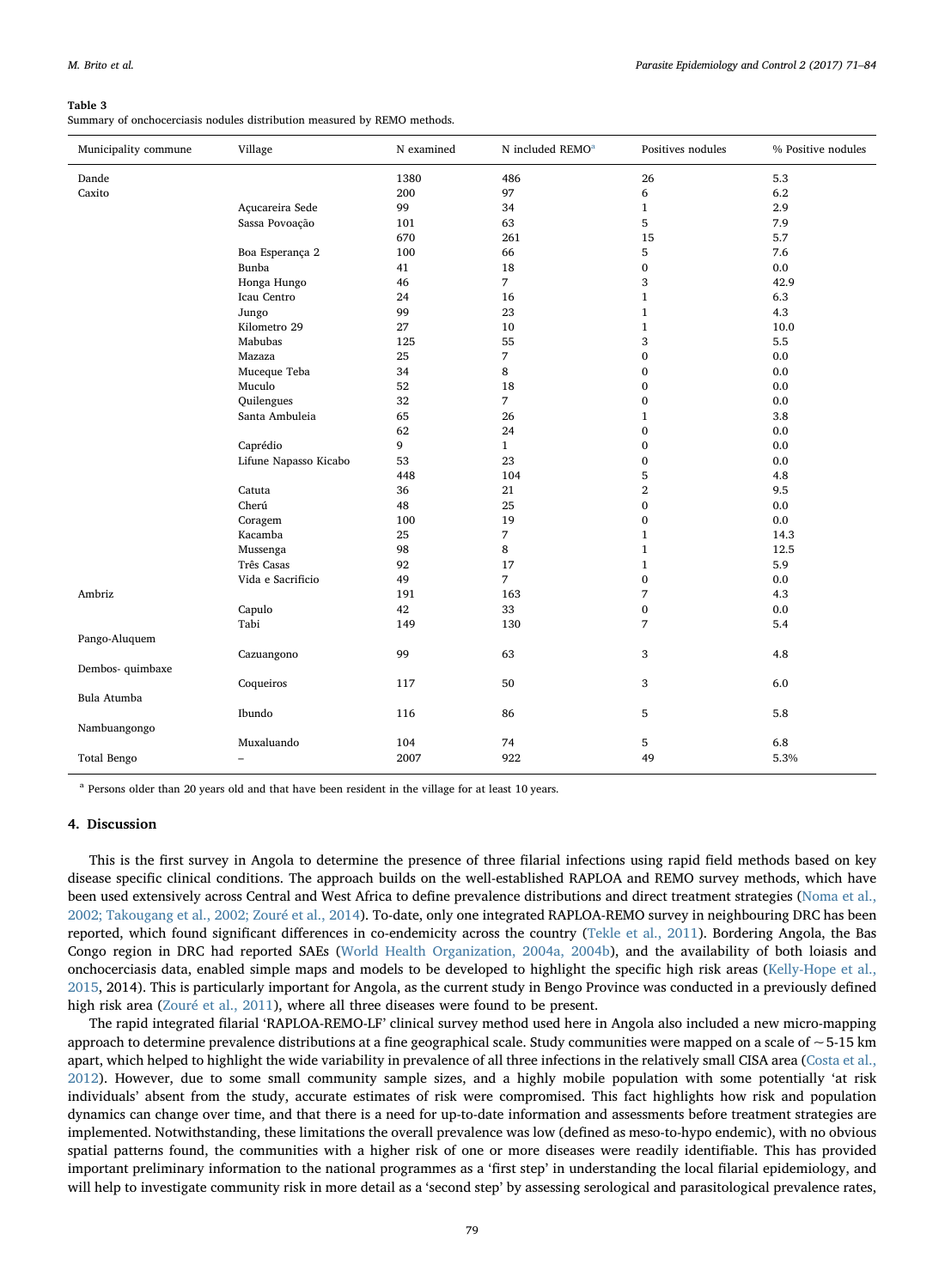<span id="page-9-1"></span>Summary of clinical lymphatic filariasis distribution measured by the presence of lymphoedema and hydrocoele.

| Municipality     | Village                  | N examined | Positives<br>lymphoedema | % Positive<br>lymphoedema |                | N male Positives<br>hydrocoele | % Positive<br>hydrocoele |
|------------------|--------------------------|------------|--------------------------|---------------------------|----------------|--------------------------------|--------------------------|
| Dande<br>Caxito  |                          |            |                          |                           |                |                                |                          |
|                  | Açucareira Sede          | 99         | 0                        | 0.0                       | 24             | $\pmb{0}$                      | 0.0                      |
|                  | Sassa Povoação           | 101        | $\mathbf{1}$             | 1.0                       | 32             | $\bf{0}$                       | 0.0                      |
|                  | Boa Esperança 2          | 100        | $\mathbf{0}$             | 0.0                       | 30             | $\bf{0}$                       | 0.0                      |
|                  | Bunba                    | 41         | $\bf{0}$                 | 0.0                       | 17             | $\bf{0}$                       | 0.0                      |
|                  | Honga Hungo              | 46         | $\boldsymbol{0}$         | 0.0                       | 15             | $\mathbf{1}$                   | 6.7                      |
|                  | Icau Centro              | 24         | $\bf{0}$                 | 0.0                       | 8              | $\mathbf{1}$                   | 12.5                     |
|                  | Jungo                    | 99         | $\bf{0}$                 | 0.0                       | 33             | $\bf{0}$                       | 0.0                      |
|                  | Kilometro 29             | 27         | $\boldsymbol{0}$         | 0.0                       | 10             | $\overline{2}$                 | 20.0                     |
|                  | Mabubas                  | 125        | $\boldsymbol{0}$         | 0.0                       | 37             | $\bf{0}$                       | 0.0                      |
|                  | Mazaza                   | 25         | $\mathbf{1}$             | 4.0                       | 15             | $\bf{0}$                       | 0.0                      |
|                  | Muceque Teba             | 34         | $\boldsymbol{0}$         | 0.0                       | 21             | $\overline{2}$                 | 9.5                      |
|                  | Muculo                   | 52         | $\bf{0}$                 | 0.0                       | 24             | $\mathbf{1}$                   | 4.2                      |
|                  | Quilengues               | 32         | $\boldsymbol{0}$         | 0.0                       | 16             | $\bf{0}$                       | 0.0                      |
|                  | Santa Ambuleia           | 65         | $\overline{2}$           | 3.1                       | 32             | $\mathbf{0}$                   | 0.0                      |
|                  | Caprédio                 | 9          | $\boldsymbol{0}$         | $0.0\,$                   | $\overline{4}$ | $\bf{0}$                       | 0.0                      |
|                  | Lifune Napasso           | 53         | $\mathbf{0}$             | 0.0                       | 14             | $\mathbf{1}$                   | 7.1                      |
|                  | Kicabo                   |            |                          |                           |                |                                |                          |
|                  | Catuta                   | 36         | $\bf{0}$                 | 0.0                       | $\overline{7}$ | $\bf{0}$                       | 0.0                      |
|                  | Cherú                    | 48         | $\mathbf{1}$             | 2.1                       | 16             | $\mathbf 1$                    | 6.3                      |
|                  | Coragem                  | 100        | $\bf{0}$                 | 0.0                       | 29             | $\bf{0}$                       | 0.0                      |
|                  | Kacamba                  | 25         | $\boldsymbol{0}$         | 0.0                       | 14             | $\overline{2}$                 | 14.3                     |
|                  | Mussenga                 | 98         | $\bf{0}$                 | 0.0                       | 43             | 4                              | 9.3                      |
|                  | Três Casas               | 92         | $\boldsymbol{0}$         | 0.0                       | 34             | $\mathbf{1}$                   | 2.9                      |
|                  | Vida e Sacrificio        | 49         | $\bf{0}$                 | 0.0                       | 20             | $\mathbf{0}$                   | 0.0                      |
| Total            |                          |            |                          |                           |                |                                |                          |
| Ambriz           |                          |            |                          |                           |                |                                |                          |
|                  | Capulo                   | 42         | $\pmb{0}$                | 0.0                       | 5              | $\bf{0}$                       | 0.0                      |
|                  | Tabi                     | 149        | $\mathbf{1}$             | 0.7                       | 46             | $\,2$                          | 4.3                      |
| Total            |                          | 191        | $\mathbf{1}$             | 0.5                       | 51             | $\overline{2}$                 | 3.9                      |
| Pango-Aluquem    |                          |            |                          |                           |                |                                |                          |
|                  | Cazuangono               | 99         | $\bf{0}$                 | $0.8\,$                   | $\mathbf 0$    | $\bf{0}$                       | 0.0                      |
| Dembos- quimbaxe |                          |            |                          |                           |                |                                |                          |
|                  | Coqueiros                | 117        | $\mathbf{1}$             | 0.9                       | 56             | $\bf{0}$                       | 0.0                      |
| Bula Atumba      |                          |            |                          |                           |                |                                |                          |
|                  | Ibundo                   | 116        | $\pmb{0}$                | 0.0                       | 60             | $\pmb{0}$                      | 0.0                      |
| Nambuangongo     |                          |            |                          |                           |                |                                |                          |
|                  | Muxaluando               | 104        | $\mathbf{1}$             | 1.0                       | 45             | $\,2$                          | 4.4                      |
| Total            | $\overline{\phantom{0}}$ | 2007       | 8                        | 0.4                       | 761            | 20                             | 2.6                      |

and other potential risk factors including the main vectors of loiasis (Chrysops spp.) and onchocerciasis (Simulium spp.). It will also help to determine if alternative intervention strategies are required ([Kelly-Hope et al., 2015, 2017a, 2017b](#page-12-18)).

For loiasis, a significant difference was found between the current survey data with the RAPLOA modelled maps from 2010 ([Zouré](#page-13-3) [et al., 2011](#page-13-3)). The reason for this significant difference is unclear, but may be related to the timing and spatial resolution of data collected as previous surveys were only conducted in a few villages between 2003 and 2008 [\(Zouré et al., 2011](#page-13-3)). It may also be related to levels of deforestation, tree cover change, recent seasonal migration patterns as many people were not available for the survey, and/or urbanisation changes in the area ([Costa et al., 2012; Governo da República de Angola, 2014; Hansen et al., 2013;](#page-12-17) [World Resources Institute, 2017\)](#page-12-17). Further investigations are needed to better determine L. loa prevalence, as it may be underestimated. If the L. loa risk is found to be meso- endemic, then the risk of SAEs is also likely to be higher. However, the proportion of individuals with high L. loa mf loads ( $\geq$  30,000 ml) in such meso-endemic areas is unknown as only a few studies have been conducted, and primarily focussed on the relationship between RAPLOA and mf rates in high transmission areas ([Addiss et al.,](#page-11-1)

#### <span id="page-9-0"></span>Table 5

Comparison of loiasis prevalence based on restricted and unrestricted RAPLOA definitions.

|        | N examined | N included in<br>RAPLOA <sup>a</sup> | N Positives yes<br>to 1 question | % Positives yes<br>to 1 question | 2 questions | N Positives yes to % Positives yes to N Positives yes to<br>2 questions | 3 questions | % Positives yes to<br>3 questions |
|--------|------------|--------------------------------------|----------------------------------|----------------------------------|-------------|-------------------------------------------------------------------------|-------------|-----------------------------------|
| Total  | 2007       | 1571                                 | 346                              | 22.0                             | 55          | 3.5                                                                     | 31          | 2.0                               |
| Male   | 761        | 592                                  | 117                              | 19.7                             |             | 2.9                                                                     | 15          | 2.0                               |
| Female | 1246       | 979                                  | 229                              | 23.4                             | 38          | 3.9                                                                     | 25          | 2.0                               |

<span id="page-9-2"></span><sup>a</sup> Persons older than 15 years old and that have been resident in the village for at least 5 years.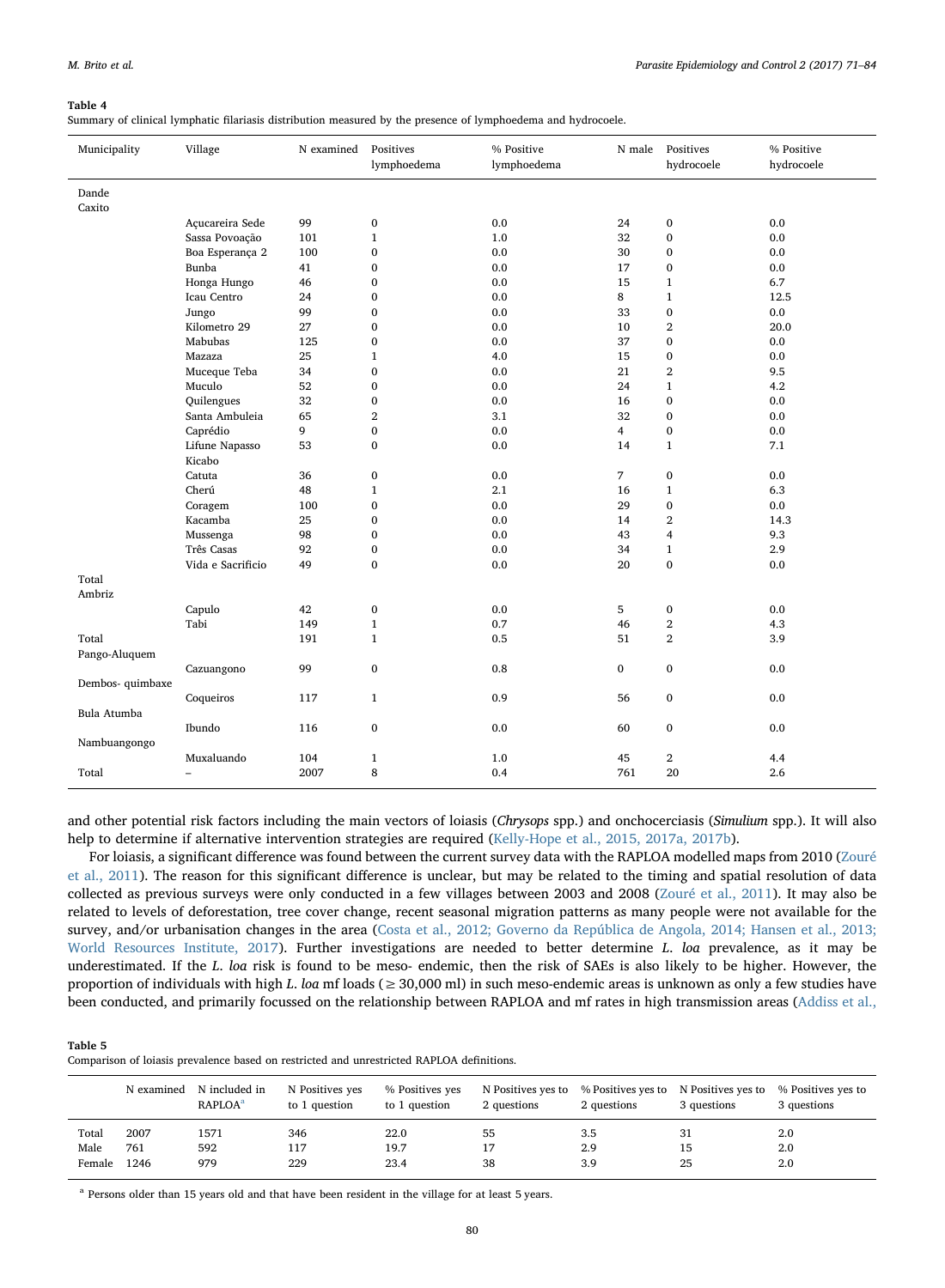<span id="page-10-0"></span>Prevalence of loiasis, onchocerciasis and lymphatic filariasis by sex and age class.

| Prevalence |            |         |               |                          |                          |                      |             |                          |                          |
|------------|------------|---------|---------------|--------------------------|--------------------------|----------------------|-------------|--------------------------|--------------------------|
|            |            | Loiasis |               | Onchocerciasis           |                          | Lymphatic filariasis |             |                          |                          |
|            |            |         |               |                          |                          |                      | Lymphoedema |                          | Hydrocoele               |
|            | Age class  | N       | $\frac{0}{0}$ | N                        | $\frac{0}{0}$            | N                    | $\%$        | N                        | $\%$                     |
| Total      | 15 to 19   | 167     | 1.8           | $\overline{\phantom{0}}$ | -                        | 254                  | 0.8         | -                        | -                        |
|            | 20 to 29   | 312     | 1.3           | 214                      | 1.4                      | 439                  | 0.2         | -                        |                          |
|            | 30 to 39   | 275     | 2.9           | 199                      | 3.5                      | 356                  | 0.6         | -                        | $\overline{\phantom{0}}$ |
|            | 40 to 49   | 242     | 2.1           | 149                      | 5.4                      | 292                  | 0.0         | -                        |                          |
|            | 50 to 59   | 269     | 1.5           | 164                      | 7.9                      | 318                  | 0.3         | -                        | $\overline{\phantom{0}}$ |
|            | > 60       | 293     | 2.4           | 196                      | 9.2                      | 332                  | 0.6         | -                        |                          |
|            | Chi-square | ns      |               | < 0.001<br>D             |                          | <b>Ns</b>            |             | -                        |                          |
| Male       | 15 to 19   | 80      | 2.5           | -                        | $\overline{\phantom{0}}$ | 116                  | 0.0         | 116                      | 0.0                      |
|            | 20 to 29   | 110     | 0.0           | 86                       | 1.2                      | 157                  | 0.6         | 157                      | 0.6                      |
|            | 30 to 39   | 92      | 3.3           | 65                       | 6.2                      | 118                  | 0.8         | 118                      | 0.8                      |
|            | 40 to 49   | 86      | 2.3           | 51                       | 3.9                      | 108                  | 0.0         | 108                      | 1.9                      |
|            | 50 to 59   | 95      | 1.1           | 51                       | 7.8                      | 116                  | 0.0         | 116                      | 3.4                      |
|            | > 60       | 125     | 1.6           | 87                       | 6.9                      | 142                  | 0.7         | 142                      | 8.5                      |
|            | Chi-square | ns      |               | $_{\rm Ns}$              |                          | Ns                   |             | p < 0.001                |                          |
| Female     | 15 to 19   | 87      | 1.1           | -                        | -                        | 138                  | 1.4         | $\overline{\phantom{0}}$ | -                        |
|            | 20 to 29   | 202     | 2.0           | 128                      | 1.6                      | 282                  | 0.0         | -                        |                          |
|            | 30 to 39   | 183     | 2.7           | 134                      | 2.2                      | 238                  | 0.4         | -                        |                          |
|            | 40 to 49   | 156     | 1.9           | 98                       | 6.1                      | 184                  | 0.0         | -                        |                          |
|            | 50 to 59   | 174     | 1.7           | 113                      | 8.0                      | 202                  | 0.5         | -                        |                          |
|            | >60        | 168     | 3.0           | 109                      | 11.0                     | 190                  | 0.5         | -                        |                          |
|            | Chi-square | ns      |               | p < 0.001                |                          | Ns                   |             |                          | -                        |

[2003; Boussinesq et al., 2001; Schlüter et al., 2016; Takougang et al., 2002; Wanji et al., 2012](#page-11-1)). Therefore, new investigations in these meso-'intermediate/transition' zones are required, potentially using alternative measurement tools such as the CellScope Loa through the test and not treat (TNT) strategy ([D'Ambrosio et al., 2015\)](#page-12-10), which may be better able to address these complex risk areas, and help develop 'intermediate transmission' models to better predict risk of SAEs.

For onchocerciasis and LF, there was more correlation between the current survey results and modelled levels of endemicity. However, it is important to note that higher onchocerciasis prevalence was found in drug naïve communities outside the defined

<span id="page-10-1"></span>

Fig. 5. Micro-mapping filarial cases in high risk communities.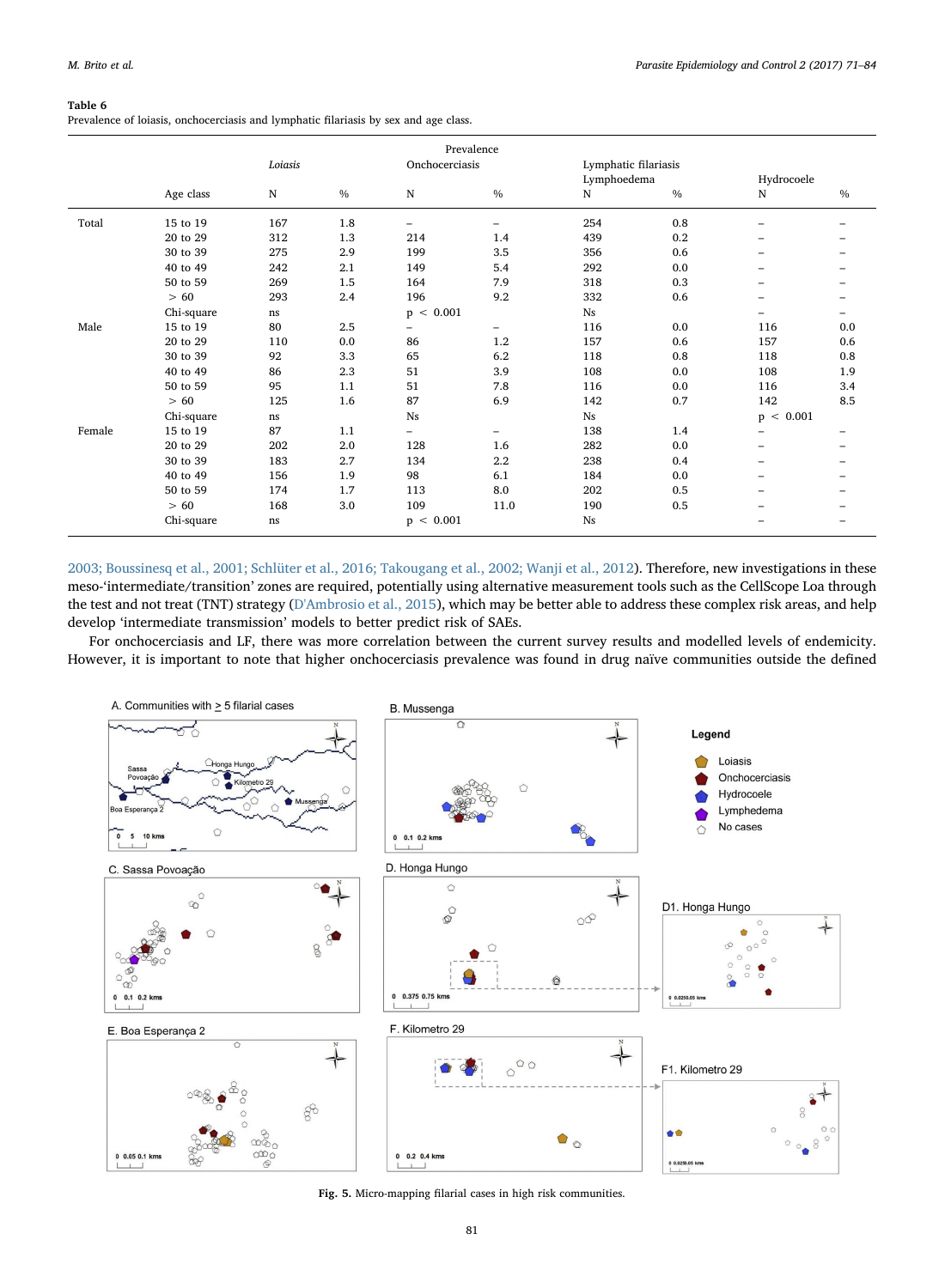CDTI area, and coincided with communities with a high prevalence of loiasis. A better understanding of the risks and benefits of extending the current CDTI boundaries or whether alternative strategies including doxycycline ([Molyneux et al., 2003\)](#page-12-19), and/or vector control for both Simulium spp. and Chrysops spp. are required ([Kelly-Hope et al., 2017a](#page-12-1)). An extensive review of Chrysops spp. suggests that various forms of vector control (tiny targets as used in tsetse control) or new repellent approaches to deter biting of day biting vectors [emanators] may reduce risk and thus L. loa mf loads, which could be a novel intervention in low onchocerciasis transmission areas ([Kelly-Hope et al., 2015, 2017a\)](#page-12-18). Such hypo-endemic onchocerciasis areas are now priority for ESPEN ([World Health](#page-13-0) [Organization, 2015a, 2015b\)](#page-13-0), who could provide further strategic, operational and technical support for the implementation and systematic monitoring of safe and effective strategies.

For LF, the few clinical cases verified by medical officers helped to confirm that they were not inguinal hernias. There may be more and/or missed hydrocoele cases in the community given the mobility of the population and social sensitivities of exposing legs and genitalia. However, it is likely that the well-monitored DSS operating in this region would have identified the magnitude of the problem already. While the hydrocele rates in low endemic areas may not be a reliable predictor of prevalence compared with highly endemic communities ([Eigege et al., 2003; Gyapong et al., 1998](#page-12-20)), the data indicate that transmission is low, which is in accordance with historical data [\(Casaca, 1966a, 1966b\)](#page-12-5). A random sample of night bloods to detect microfilaraemia may have helped to confirm the low LF prevalence, and could be included in the more detailed 'second step' serological assessments in the future. Nonetheless, this initial clinical survey, suggests that LF transmission may be readily interrupted with the WHO recommended alternative strategy of albendazole twice yearly plus vector control [\(Kelly-Hope et al., 2017b; World Health Organization, 2012b\)](#page-12-13).

Further for LF, collaborative links with the national malaria control programme will be essential to help increase bed net coverage, which is very low with only around one third of households owning an ITN [\(Cosep Consultoria Consaúde and ICF](#page-12-21) [International, 2011](#page-12-21)). Morbidity management and disability prevention may be readily addressed through home-based lymphoedema care, and surgery for the few men identified with hydrocoele [\(World Health Organization, 2013a, 2013b](#page-13-9)). This epidemiological pattern of low LF prevalence in L. loa endemic area has been found elsewhere [\(Bakajika et al., 2014; Bregani et al., 2007; Tekle et al.,](#page-11-2) [2011\)](#page-11-2), and supports the idea that elimination may be more easily achieved in these co-endemic areas than previously thought. This LF-loiasis pattern also supports the idea of competitive exclusion of filarial parasites in Africa [\(Molyneux et al., 2014b\)](#page-12-22), and the lack of co-infection at individual and household level found in this study supports this, and similar to another integrated mapping study conducted in Nigeria [\(Brant, 2014](#page-12-23)).

The filarial endemicity found in Bengo Province is potentially complex. Therefore, a better understanding of the extent and intensity of serological and parasitological co-infections is essential, and how risk and populations may have changed since the original loiasis mapping is required for the scale-up of safe and effective treatment strategies [\(Molyneux et al., 2014a\)](#page-12-12). It is feasible that the rapid integrated clinical survey method presented here could be conducted across a larger geographical region in selected 'data naïve' co-endemic areas as an initial risk mapping model. This will highlight the range of co-endemic patterns in the different regions of the country, and provide a broader perspective of the potential resources, specific investigations and technical expertise that may be needed. This is important as the Angolan LF and onchocerciasis elimination programmes will face several challenges in implementing and monitoring the impact of several intervention strategies across the country ([Molyneux et al., 2014a](#page-12-12)). It will require significant collaboration, and human and financial support from international partners and stakeholders over the next 5 years in order to accelerate activities to meet national targets and global goals [\(World Health Organization, 2012a; World Health](#page-13-1) [Organization, 2015a, 2015b\)](#page-13-1).

#### Competing interests

The authors declare that they have no competing interest.

#### Acknowledgments

The authors wish to acknowledge all the participants who were willing to be involved in the survey and to those researchers and technicians from CISA who assisted in the field. We also wish to thank the local civil authorities in Angola. This work was partially funded by the promoters of CISA (Camões - Instituto da Cooperação e da Língua, I.P, Fundação Calouste Gulbenkian, Governo Provincial do Bengo and Ministério da Saúde de Angola), and through a grant from the UK Department for International Development support to the Liverpool School of Tropical Medicine for the elimination of lymphatic filariasis as a public health problem, and from the Bill and Melinda Gates Foundation Grand Challenges Explorations OPP 1098382. The funders played no role in either the design of the study or in interpreting the findings.

#### References

<span id="page-11-0"></span>Bockarie, M.J., Kelly-Hope, L.A., Rebollo, M., Molyneux, D.H., 2013. Preventive chemotherapy as a strategy for elimination of neglected tropical parasitic diseases:

<span id="page-11-1"></span>Addiss, D.G., Rheingans, R., Twum-Danso, N.A., Richards, F.O., 2003. A framework for decision-making for mass distribution of Mectizan(R) in areas endemic for Loa loa. Filaria J.(2 Suppl 1). [http://dx.doi.org/10.1186/1475-2883-2-S1-S9.](http://dx.doi.org/10.1186/1475-2883-2-S1-S9) (S9).

Alleman, M.M., Twum-Danso, N.A.Y., Thylefors, B.I., 2006. The Mectizan donation program - highlights from 2005. Filaria J. 5, 11. [http://dx.doi.org/10.1186/1475-](http://dx.doi.org/10.1186/1475-2883-5-11) [2883-5-11](http://dx.doi.org/10.1186/1475-2883-5-11).

<span id="page-11-2"></span>Bakajika, D.K., Nigo, M.M., Lotsima, J.P., Masikini, G.A., Fischer, K., Lloyd, M.M., Weil, G.J., Fischer, P.U., 2014. Filarial antigenemia and Loa loa night blood microfilaremia in an area without bancroftian filariasis in the Democratic Republic of Congo. Am.J.Trop. Med. Hyg. 91, 1142–1148. [http://dx.doi.org/10.4269/](http://dx.doi.org/10.4269/ajtmh.14-0358) [ajtmh.14-0358.](http://dx.doi.org/10.4269/ajtmh.14-0358)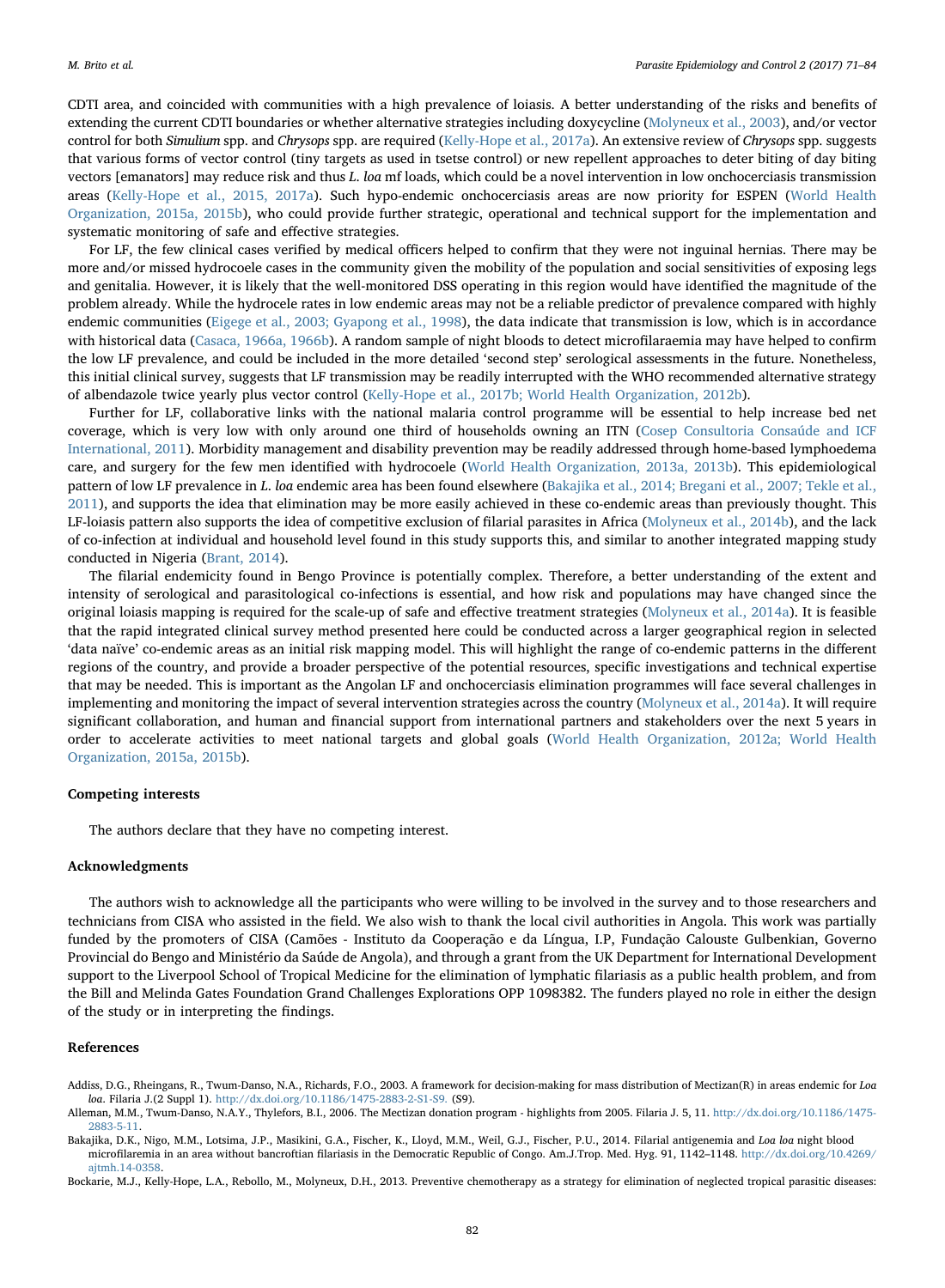endgame challenges. Philos. Trans. R. Soc. Lond. Ser. B Biol. Sci. 368, 20120144. <http://dx.doi.org/10.1098/rstb.2012.0144>.

<span id="page-12-0"></span>Boussinesq, M., 2006. Loiasis. Ann. Trop. Med. Parasitol. 100, 715–731. [http://dx.doi.org/10.1179/136485906X112194.](http://dx.doi.org/10.1179/136485906X112194)

- Boussinesq, M., Gardon, J., Kamgno, J., Pion, S.D., Gardon-Wendel, N., Chippaux, J.P., 2001. Relationships between the prevalence and intensity of Loa loa infection in the Central province of Cameroon. Ann. Trop. Med. Parasitol. 95, 495–507. [http://dx.doi.org/10.1080/00034980120073184.](http://dx.doi.org/10.1080/00034980120073184)
- <span id="page-12-23"></span>Brant, T.A., 2014. Integrated risk mapping of lymphatic fi[lariasis and loiasis in South West Nigeria. \(MSc thesis\) Liverpool School of Tropical Medicine, Liverpool, UK](http://refhub.elsevier.com/S2405-6731(17)30015-6/rf9000). Bregani, E.R., Balzarini, L., Mbaïdoum, N., Rovellini, A., 2007. Prevalence of filariasis in symptomatic patients in Moyen Chari district, south of Chad. Trop. Dr. 37, 175. <http://dx.doi.org/10.1258/004947507781524629>.
- <span id="page-12-6"></span>Cano, J., Rebollo, M.P., Golding, N., Pullan, R.L., Crellen, T., Soler, A., Kelly-Hope, L.A., Lindsay, S.W., Hay, S.I., Bockarie, M.J., Brooker, S.J., 2014. The global distribution and transmission limits of lymphatic filariasis: past and present. Parasit. Vectors 7. [http://dx.doi.org/10.1186/s13071-014-0466-x.](http://dx.doi.org/10.1186/s13071-014-0466-x)

<span id="page-12-5"></span>Casaca, V.M., 1966a. Contribution to the study of bancrofti fi[lariasis in Angola. 1. Possibilities of its existence and probable distribution. 2. Bibliographic review and](http://refhub.elsevier.com/S2405-6731(17)30015-6/rf0045) [personal observations. An. Inst. Med. Trop. 23, 127](http://refhub.elsevier.com/S2405-6731(17)30015-6/rf0045)–132 (Lisb).

- [Casaca, V.M., 1966b. Contribution to the study of existent forms of](http://refhub.elsevier.com/S2405-6731(17)30015-6/rf0050) filariasis in Angola. 1. Onchocerca volvulus. 2. Loa loa. 3. Dipetalonema perstans. An. Inst. Med. [Trop. 23, 133](http://refhub.elsevier.com/S2405-6731(17)30015-6/rf0050)–149 (Lisb).
- <span id="page-12-2"></span>Chesnais, C.B., Takougang, I., Paguélé, M., Pion, S.D., Boussinesq, M., 2016. Excess mortality associated with loiasis: a retrospective population-based cohort study. Lancet Infect. Dis. [http://dx.doi.org/10.1016/S1473-3099\(16\)30405-4.](http://dx.doi.org/10.1016/S1473-3099(16)30405-4)
- Colatrella, B., 2008. The Mectizan donation program: 20 years of successful collaboration a retrospective. Ann. Trop. Med. Parasitol. 102 (Suppl), 7–11. [http://dx.doi.](http://dx.doi.org/10.1179/136485908X337418) [org/10.1179/136485908X337418.](http://dx.doi.org/10.1179/136485908X337418)
- <span id="page-12-21"></span>[Cosep Consultoria Consaúde, ICF International, 2011. Angola Malaria Indicator Survey, 2011. Cosep Consultoria, Consaúde, and ICF International, Calverton,](http://refhub.elsevier.com/S2405-6731(17)30015-6/rf0065) [Maryland.](http://refhub.elsevier.com/S2405-6731(17)30015-6/rf0065)
- <span id="page-12-17"></span>[Costa, M.J., Rosário, E., Langa, A., Bendriss, A., Nery, S.V., Maria João Costa, E.R., 2012. Setting up a demographic surveillance system in the Dande Municipality](http://refhub.elsevier.com/S2405-6731(17)30015-6/rf0070) [Angola.pdf. Etude Popul. Afr. 26, 133](http://refhub.elsevier.com/S2405-6731(17)30015-6/rf0070)–146.
- <span id="page-12-3"></span>Cupp, E.W., Sauerbrey, M., Richards, F., 2011. Elimination of human onchocerciasis: history of progress and current feasibility using ivermectin (Mectizan) monotherapy. Acta Trop. <http://dx.doi.org/10.1016/j.actatropica.2010.08.009>.
- [Dadzie, K.Y., 1997. Onchocerciasis control: the APOC strategy. Afr. Health 19, 13](http://refhub.elsevier.com/S2405-6731(17)30015-6/rf0080)–15.
- <span id="page-12-10"></span>[D'Ambrosio, M.V., Bakalar, M., Bennuru, S., Reber, C., Skandarajah, A., Nilsson, L., Switz, N., Kamgno, J., Pion, S., Boussinesq, M., Nutman, T.B., Fletcher, D.A., 2015.](http://refhub.elsevier.com/S2405-6731(17)30015-6/rf0085) Point-of-care quantification of blood-borne fi[larial parasites with a mobile phone microscope. Sci. Transl. Med. 7 \(286re4\)](http://refhub.elsevier.com/S2405-6731(17)30015-6/rf0085).
- <span id="page-12-20"></span>[Eigege, A., Richards, F.O., Blaney, D.D., Miri, E.S., Gontor, I., Ogah, G., Umaru, J., Jinadu, M.Y., Mathai, W., Amadiegwu, S., Hopkins, D.R., 2003. Rapid assessment for](http://refhub.elsevier.com/S2405-6731(17)30015-6/rf0090) lymphatic fi[lariasis in Central Nigeria: a comparison of the immunochromatographic card test and hydrocele rates in an area of high endemicity. Am.J.Trop. Med.](http://refhub.elsevier.com/S2405-6731(17)30015-6/rf0090) [Hyg. 68, 643](http://refhub.elsevier.com/S2405-6731(17)30015-6/rf0090)–646.
- Gardon, J., Gardon-Wendel, N., Demanga-Ngangue, Kamgno J., Chippaux, J.P., Boussinesq, M., 1997. Serious reactions after mass treatment of onchocerciasis with ivermectin in an area endemic for Loa loa infection. Lancet 350, 18–22. [http://dx.doi.org/10.1016/S0140-6736\(96\)11094-1.](http://dx.doi.org/10.1016/S0140-6736(96)11094-1)
- <span id="page-12-16"></span>Governo da República de Angola, 2014. Instituto Nacional de Estatística de Angola [WWW document]. Census 2014. URL. [http://censo.ine.gov.ao/.](http://censo.ine.gov.ao/)
- Gyapong, J.O., Webber, R.H., Morris, J., Bennett, S., 1998. Prevalence of hydrocele as a rapid diagnostic index for lymphatic filariasis. Trans. R. Soc. Trop. Med. Hyg. 92, 40–43. [http://dx.doi.org/10.1016/S0035-9203\(98\)90948-8.](http://dx.doi.org/10.1016/S0035-9203(98)90948-8)
- [Hansen, M.C., Potapov, P.V., Moore, R., Hancher, M., Turubanova, S.A., Tyukavina, A., Thau, D., Stehman, S.V., Goetz, S.J., Loveland, T.R., Kommareddy, A., Egorov,](http://refhub.elsevier.com/S2405-6731(17)30015-6/rf0110) [A., Chini, L., Justice, C.O., Townshend, J.R.G., 2013. High-resolution global maps of 21st-century forest cover change. Science\(80\) \(342, 850 LP-853\).](http://refhub.elsevier.com/S2405-6731(17)30015-6/rf0110)
- Hawking, F., 1974. The distribution of human fi[lariasis throughout the World. Part III. Africa. World Health Organ. 1](http://refhub.elsevier.com/S2405-6731(17)30015-6/rf0115)–38 (WHO/FIL/74.124).
- <span id="page-12-9"></span>Hopkins, A.D., 2015. From "control to elimination": a strategic change to win the end game. Int. Health. [http://dx.doi.org/10.1093/inthealth/ihv056.](http://dx.doi.org/10.1093/inthealth/ihv056)
- <span id="page-12-4"></span>Hopkins, A.D., 2016. Neglected tropical diseases in Africa: a new paradigm. Int. Health 8 (Suppl. 1), i28–i33. <http://dx.doi.org/10.1093/inthealth/ihv077>.
- [Kamgno, J., Pion, S., Bakalar, M., Chesnais, C., D'Ambrosio, M., Kamkumo, R.G., Mackenzie, C.D., Ngninzeko, M.S.M., Ngandjui, N., Njitchouang, G.R., Nwane, P.,](http://refhub.elsevier.com/S2405-6731(17)30015-6/rf0130) [Mbouga, J.T., Toussi, A.F.T., Wanji, S., Fletcher, D., Nutman, T.B., Klion, A., Boussinesq, M., 2016. Test and not treat \(TNT\): a safe strategy to provide community](http://refhub.elsevier.com/S2405-6731(17)30015-6/rf0130)based treatment with ivermectin in Loa loa [endemic areas. In: American Society of Tropical Medicine 65th Annual Meeting, \(Atlanta, November 13](http://refhub.elsevier.com/S2405-6731(17)30015-6/rf0130)–17).
- <span id="page-12-14"></span>Kelly-Hope, L.A., Thomas, B.C., Bockarie, M.J., Molyneux, D.H., 2011. Lymphatic filariasis in the Democratic Republic of Congo; micro-stratification overlap mapping (MOM) as a prerequisite for control and surveillance. Parasit. Vectors 4, 178. [http://dx.doi.org/10.1186/1756-3305-4-178.](http://dx.doi.org/10.1186/1756-3305-4-178)
- <span id="page-12-11"></span>Kelly-Hope, L.A., Molyneux, D.H., Bockarie, M.J., 2013. Can malaria vector control accelerate the interruption of lymphatic filariasis transmission in Africa; capturing a window of opportunity? Parasit. Vectors 6, 39. [http://dx.doi.org/10.1186/1756-3305-6-39.](http://dx.doi.org/10.1186/1756-3305-6-39)
- Kelly-Hope, L.A., Cano, J., Stanton, M.C., Bockarie, M.J., Molyneux, D.H., 2014. Innovative tools for assessing risks for severe adverse events in areas of overlapping Loa loa and other filarial distributions: the application of micro-stratification mapping. Parasit. Vectors 7. [http://dx.doi.org/10.1186/1756-3305-7-307.](http://dx.doi.org/10.1186/1756-3305-7-307)
- <span id="page-12-18"></span>Kelly-Hope, L.A., Unnasch, T.R., Stanton, M.C., Molyneux, D.H., 2015. Hypo-endemic onchocerciasis hotspots: defining areas of high risk through micro-mapping and environmental delineation. Infect. Dis. Poverty 4, 36. <http://dx.doi.org/10.1186/s40249-015-0069-6>.
- <span id="page-12-1"></span>Kelly-Hope, L.A., Paulo, R., Thomas, B., Brito, M., Unnasch, T.R., Molyneux, D.H., 2017a. Loa loa vectors Chrysops spp: perspectives on research, distribution,
- <span id="page-12-13"></span>bionomics, and implications for elimination of lymphatic filariasis and onchocerciasis. Parasit. Vectors 10, 172. <http://dx.doi.org/10.1186/s13071-017-2103-y>. Kelly-Hope, L.A., Stanton, M.C., Zouré, H.G.M., Kinvi, B.E., Mikhailov, A., Tekle, A., King, J.D., 2017b. A practical approach for scaling up the alternative strategy for
- the elimination of lymphatic filariasis in Loa loa endemic countries developing an action plan. Glob. Health Res. Policy 2, 12. [http://dx.doi.org/10.1186/s41256-](http://dx.doi.org/10.1186/s41256-017-0032-0) [017-0032-0.](http://dx.doi.org/10.1186/s41256-017-0032-0)
- <span id="page-12-19"></span>Molyneux, D.H., Bradley, M., Hoerauf, A., Kyelem, D., Taylor, M.J., 2003. Mass drug treatment for lymphatic filariasis and onchocerciasis. Trends Parasitol. [http://dx.](http://dx.doi.org/10.1016/j.pt.2003.09.004) [doi.org/10.1016/j.pt.2003.09.004.](http://dx.doi.org/10.1016/j.pt.2003.09.004)
- <span id="page-12-12"></span>Molyneux, D.H., Hopkins, A., Bradley, M.H., Kelly-Hope, L.A., 2014a. Multidimensional complexities of filariasis control in an era of large-scale mass drug administration programmes: a can of worms. Parasit. Vectors 7, 363. [http://dx.doi.org/10.1186/1756-3305-7-363.](http://dx.doi.org/10.1186/1756-3305-7-363)
- <span id="page-12-22"></span>Molyneux, D.H., Mitre, E., Bockarie, M.J., Kelly-Hope, L.A., 2014b. Filaria zoogeography in Africa: ecology, competitive exclusion, and public health relevance. Trends Parasitol. 30, 163–169. <http://dx.doi.org/10.1016/j.pt.2014.02.002>.
- Molyneux, D.H., Savioli, L., Engels, D., 2016. Neglected tropical diseases: progress towards addressing the chronic pandemic. Lancet 6736. [http://dx.doi.org/10.1016/](http://dx.doi.org/10.1016/S0140-6736(16)30171-4) [S0140-6736\(16\)30171-4.](http://dx.doi.org/10.1016/S0140-6736(16)30171-4)
- <span id="page-12-8"></span>[Ngoumou, P., Walsh, J.F., Mace, J.M., 1994. A rapid mapping technique for the prevalence and distribution of onchocerciasis: a Cameroon case study. Ann. Trop. Med.](http://refhub.elsevier.com/S2405-6731(17)30015-6/rf0185) [Parasitol. 88, 463](http://refhub.elsevier.com/S2405-6731(17)30015-6/rf0185)–474.
- <span id="page-12-7"></span>Noma, M., Nwoke, B.E.B., Nutall, I., Tambala, P.A., Enyong, P., Namsenmo, A., Remme, J., Amazigo, U.V., Kale, O.O., Sékétéli, A., 2002. Rapid epidemiological mapping of onchocerciasis (REMO): its application by the African programme for onchocerciasis control (APOC). Ann. Trop. Med. Parasitol. 96 (Suppl. 1), S29–S39. [http://dx.doi.org/10.1179/000349802125000637.](http://dx.doi.org/10.1179/000349802125000637)
- Ogoussan, K.T., Hopkins, A., 2011. Mectizan® procurement and delivery for onchocerciasis mass drug administration programmes. Acta Trop. 120. [http://dx.doi.org/](http://dx.doi.org/10.1016/j.actatropica.2010.10.004) [10.1016/j.actatropica.2010.10.004](http://dx.doi.org/10.1016/j.actatropica.2010.10.004).
- Okorie, P.N., Ademowo, G.O., Saka, Y., Davies, E., Okoronkwo, C., Bockarie, M.J., Molyneux, D.H., Kelly-Hope, L.A., 2013. Lymphatic filariasis in Nigeria; microstratification overlap mapping (MOM) as a prerequisite for cost-effective resource utilization in control and surveillance. PLoS Negl. Trop. Dis. 7, e2416. [http://dx.](http://dx.doi.org/10.1371/journal.pntd.0002416) [doi.org/10.1371/journal.pntd.0002416](http://dx.doi.org/10.1371/journal.pntd.0002416).
- [Pion, S.D., Kamgno, J., Bakalar, M., Bopda, J., Chesnais, C., D'Ambrosio, M., Gonoue Kamkumo, R., Mackenzie, C., Mbickmen Tchana, S., Clotaire Nana Djeunga, H.,](http://refhub.elsevier.com/S2405-6731(17)30015-6/rf0205) [Ngandjui, N., Njitchouang, G.R., Nwane, P., Nutman, T.B., 2016a. CellScope-Loa: district-wide deployment of a point of care tool for the prevention of post](http://refhub.elsevier.com/S2405-6731(17)30015-6/rf0205) ivermectin serious adverse events in Loa loa [endemic areas. In: American Society of Tropical Medicine 65th Annual Meeting, \(Atlanta, November 13](http://refhub.elsevier.com/S2405-6731(17)30015-6/rf0205)–17th).
- Pion, S.D., Montavon, C., Chesnais, C.B., Kamgno, J., Wanji, S., Klion, A.D., Nutman, T.B., Boussinesq, M., 2016b. Positivity of antigen tests used for diagnosis of lymphatic filariasis in individuals without Wuchereria bancrofti infection but with high Loa loa microfilaremia. Am.J.Trop. Med. Hyg. [http://dx.doi.org/10.4269/](http://dx.doi.org/10.4269/ajtmh.16-0547) [ajtmh.16-0547.](http://dx.doi.org/10.4269/ajtmh.16-0547)
- <span id="page-12-15"></span>[Renneker, K., Atsame, J., Traore, M.O., Sitima, L., Saka, Y., Manjuba, C., Awaca, N.P., Kamgno, J., 2016. Employing the new Ov16 rapid diagnostic test \(RDT\) to](http://refhub.elsevier.com/S2405-6731(17)30015-6/rf0215)